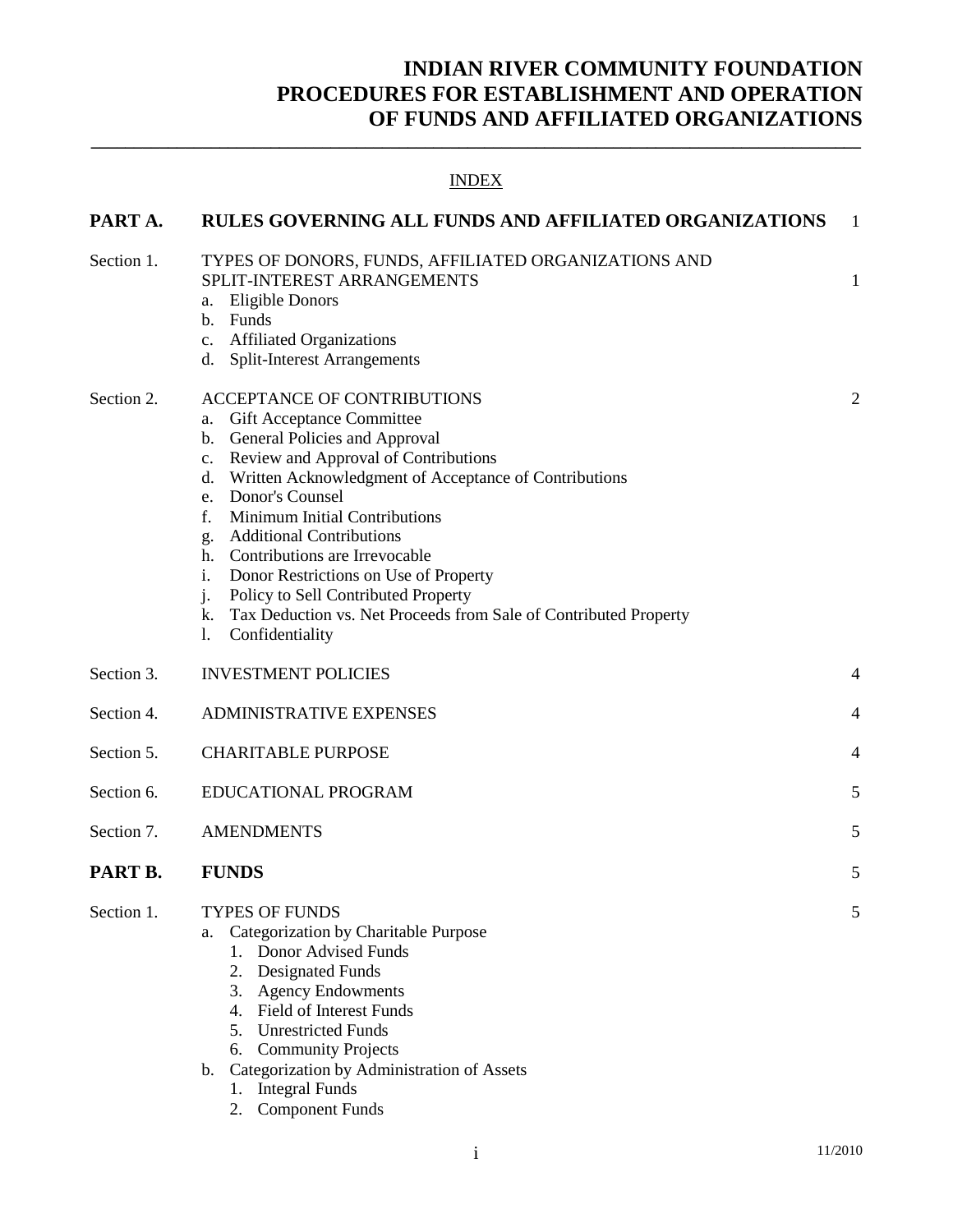| Section 2.  | <b>GENERAL POLICIES</b>                                                                       | 5       |
|-------------|-----------------------------------------------------------------------------------------------|---------|
| Section 3.  | DONOR MAY SELECT NAME OF FUND                                                                 | 6       |
| Section 4.  | <b>DISTRIBUTIONS</b>                                                                          | 6       |
|             | <b>Grants Shall Follow Donor's Intent</b><br>а.                                               |         |
|             | b. Grants Will Normally Identify the Name of the Fund                                         |         |
|             | c. Grants Must Not Provide a Financial Benefit to Donor                                       |         |
|             | d. Other Limits on Distributions                                                              |         |
|             | e. Donor Generally Cannot Control Timing of Grants                                            |         |
|             | Board May Identify Specific Charitable Needs of the Community<br>f.                           |         |
| Section 5.  | <b>VARIANCE POWER AND MONITORING FUNCTION</b>                                                 | 8       |
|             | Community Foundation to Follow General Donor Intent if Variance Power is Exercised<br>a.      |         |
|             | Fund to Keep Donor's Name if Variance Power Exercised<br>b.                                   |         |
|             | Community Foundation to Monitor Beneficiary's Performance of Terms of Grant<br>$\mathbf{c}$ . |         |
| Section 6.  | ADVISORY COMMITTEES OF FUNDS                                                                  | 8       |
|             | <b>General Rules</b><br>a.                                                                    |         |
|             | Usually Majority Vote is Required<br>b.                                                       |         |
|             | Authority to Act as Agent of Community Foundation Restricted<br>$c_{\cdot}$                   |         |
|             | d. Fund raising                                                                               |         |
|             | Divorce/Separation Of Current Donor Advisors<br>e.                                            |         |
| Section 7.  | SPECIAL RULES FOR DONOR ADVISED FUNDS                                                         | 10      |
|             | <b>Establishment and Purpose</b><br>a.                                                        |         |
|             | b. Distributions from Donor Advised Funds                                                     |         |
|             | Minimum Grant Amount from Donor Advised Funds<br>$\mathbf{c}$ .                               |         |
|             | Eligible Advisors During a Donor(s)' Lifetime<br>d.                                           |         |
|             | Successor Advisors After Death of Donor(s)<br>e.                                              |         |
|             | Option to Split Funds for Successor Advisors<br>f.                                            |         |
|             | Conversion of Donor Advised Fund after Advisory Privilege Ends<br>g.                          |         |
| Section 8.  | SPECIAL RULES FOR DESIGNATED FUNDS                                                            | 11      |
|             | a. Establishment and Purpose                                                                  |         |
|             | b. Monitoring Function and Variance Power                                                     |         |
| Section 9.  | SPECIAL RULES FOR ORGANIZATION FUNDS                                                          | 12      |
|             | <b>Establishment and Purpose</b><br>a.                                                        |         |
|             | Monitoring Function and Variance Power<br>b.                                                  |         |
| Section 10. | SPECIAL RULES FOR FIELD OF INTEREST FUNDS                                                     | 12      |
|             | <b>Establishment and Purpose</b><br>a.                                                        |         |
|             | b. Monitoring Function and Variance Power                                                     |         |
| Section 11. | SPECIAL RULES FOR COMPONENT FUNDS                                                             | 12      |
| PART C.     | AFFILIATED ORGANIZATIONS (OTHER THAN SUPPORTING                                               |         |
|             | <b>ORGANIZATIONS</b> )                                                                        | 13      |
| Section 1.  | ESTABLISHMENT AND PURPOSE                                                                     | 13      |
|             | Definition and Tax Status<br>a.                                                               |         |
|             | Process for Affiliation<br>$\mathbf{b}$ .                                                     |         |
|             | $\overline{\mathbf{u}}$                                                                       | 11/2010 |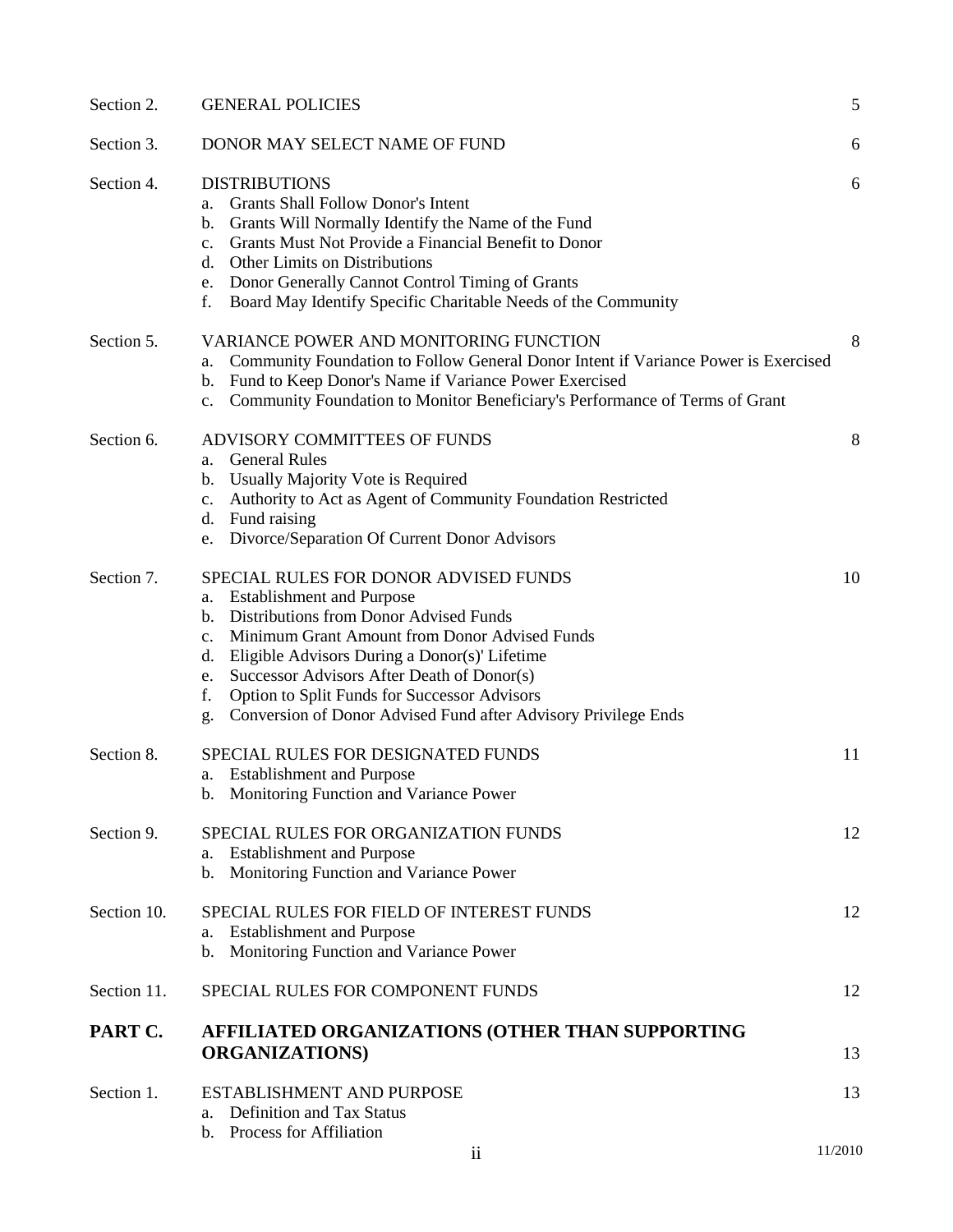| Section 2.      | <b>SERVICES AVAILABLE</b>                                                                                                                                                                                                                                   |    |
|-----------------|-------------------------------------------------------------------------------------------------------------------------------------------------------------------------------------------------------------------------------------------------------------|----|
| Section 3.      | <b>TERMINATION OF AFFILIATION</b>                                                                                                                                                                                                                           |    |
| PART D.         | <b>SUPPORTING ORGANIZATIONS</b>                                                                                                                                                                                                                             | 14 |
| Section 1.      | ESTABLISHMENT AND PURPOSE<br>Definition and Tax Status<br>a.<br>Technical Requirements Under the Tax Laws<br>b.<br>Tax Advantages of Supporting Organization<br>$c_{\cdot}$                                                                                 | 14 |
| Section 2.      | POLICIES APPLICABLE TO A SUPPORTING ORGANIZATION                                                                                                                                                                                                            | 15 |
| Section 3.      | <b>TERMINATION OF RELATIONSHIP</b>                                                                                                                                                                                                                          |    |
| PART E.         | SPLIT-INTEREST ARRANGEMENTS                                                                                                                                                                                                                                 | 16 |
| Section 1.      | ESTABLISHMENT AND PURPOSE<br>Overview of Advantages to Donors<br>а.<br>b. Definitions<br>1. Charitable Remainder Annuity Trust<br>2. Charitable Remainder Unitrust<br>3. Charitable Lead Trust<br>4. Retained Life Estate<br>5. Testamentary Trust Transfer | 16 |
| Section 2.      | COMMUNITY FOUNDATION AS TRUSTEE; MINIMUM CONTRIBUTIONS;<br><b>OTHER CONDITIONS</b><br>a. Community Foundation as Trustee of Split-Interest Gifts<br>b. Minimum Contributions<br><b>Other Conditions</b><br>$c_{\cdot}$                                      | 17 |
| <b>APPENDIX</b> |                                                                                                                                                                                                                                                             | 19 |
|                 | <b>TAX LAWS THAT GOVERN INCOME TAX CHARITABLE CONTRIBUTIONS</b>                                                                                                                                                                                             | 19 |
| Section 1.      | TIMING OF INCOME TAX DEDUCTIONS                                                                                                                                                                                                                             | 19 |
| Section 2.      | EVIDENCE OF DEDUCTION REQUIRED<br>Any Contribution Over \$250<br>a.<br>Appraisals Required for Gifts of Property Over \$5,000; Exceptions for Cash<br>b.<br>and Publicly Traded Securities                                                                  | 19 |
| Section 3.      | AMOUNT OF INCOME TAX DEDUCTION                                                                                                                                                                                                                              | 20 |
| Section 4.      | ANNUAL DEDUCTION LIMITATIONS<br>Individuals<br>a.<br>b. Corporations<br><b>Trusts and Estates</b><br>$\mathbf{c}$ .                                                                                                                                         | 20 |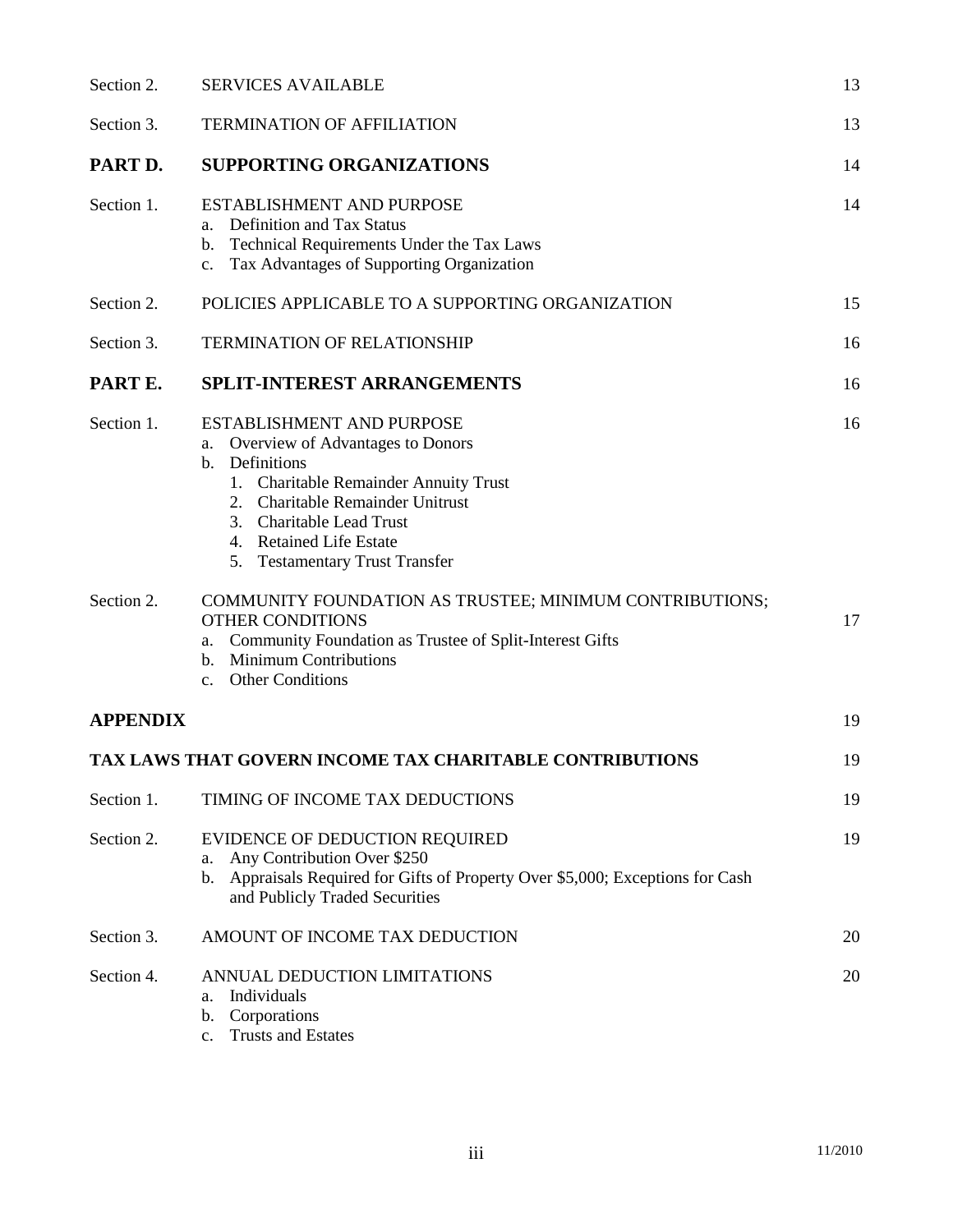# **PROCEDURES FOR ESTABLISHMENT AND OPERATION OF FUNDS AND AFFILIATED ORGANIZATIONS**

The INDIAN RIVER COMMUNITY FOUNDATION has established the following procedures in order to carry out its mission:

**\_\_\_\_\_\_\_\_\_\_\_\_\_\_\_\_\_\_\_\_\_\_\_\_\_\_\_\_\_\_\_\_\_\_\_\_\_\_\_\_\_\_\_\_\_\_\_\_\_\_\_\_\_\_\_\_\_\_\_\_\_\_\_\_\_\_\_\_\_\_\_\_\_\_\_\_\_\_\_\_\_\_\_\_\_\_\_\_\_\_**

Building a stronger community through donor-driven philanthropy.

The purpose of all gifts to the Indian River Community Foundation (Community Foundation) must relate to its mission. The purpose of the gifts and the procedures for its administration shall, whenever possible, be defined in the fund's establishing document signed by the donor.

It is the business practice of the Community Foundation to inform, serve, guide or otherwise assist donors who wish to support the Community Foundation's activities, but never under any circumstances to pressure or unduly persuade. All programs, solicitation plans and activities shall be subject to the oversight of the Community Foundation Board.

#### Indian River Community Foundation and Greater Horizons

The Community Foundation Board of Directors contracts annually with Greater Horizons, a subsidiary of the Greater Kansas City Community Foundation, to provide all back office operations. In addition Greater Horizons staff offers experienced guidance and expert counseling in the areas of marketing, strategic planning, business development, investment management and gift acceptance.

# **PART A. RULES GOVERNING ALL FUNDS AND AFFILIATED ORGANIZATIONS**

### **Section 1.** *Types of Donors, Funds, Affiliated Organizations and Split-Interest Arrangements*

A Donor may establish with the Community Foundation one or more Funds, Affiliated Organizations and Split-Interest Arrangements. A Fund is an integral part of the Community Foundation; grants are made from each Fund to carry out the charitable purposes specified by the Donor. Affiliated Organizations and Split-Interest Trusts are not Funds and generally constitute separate legal entities. Affiliated Organizations are generally grant-making charitable organizations and Split-Interest Arrangements are ways to make a deferred gift to establish a Fund. Included within these categories are:

#### a. Eligible Donors

The Community Foundation will accept contributions from the following types of Donors:

- 1. Individuals and family members
- 2. Companies/Corporations/Professional Corporations and Firms
- 3. Nonprofit Organizations
- 4. Private Foundations
- 5. Various Branches of Government
- 6. Collective private groups of concerned citizens and associations
- 7. Bequests and Trusts

#### b. Funds

- 1. Donor Advised Funds
- 2. Designated Funds
- 3. Agency Endowments
- 4. Field of Interest Funds
- 5. Unrestricted Funds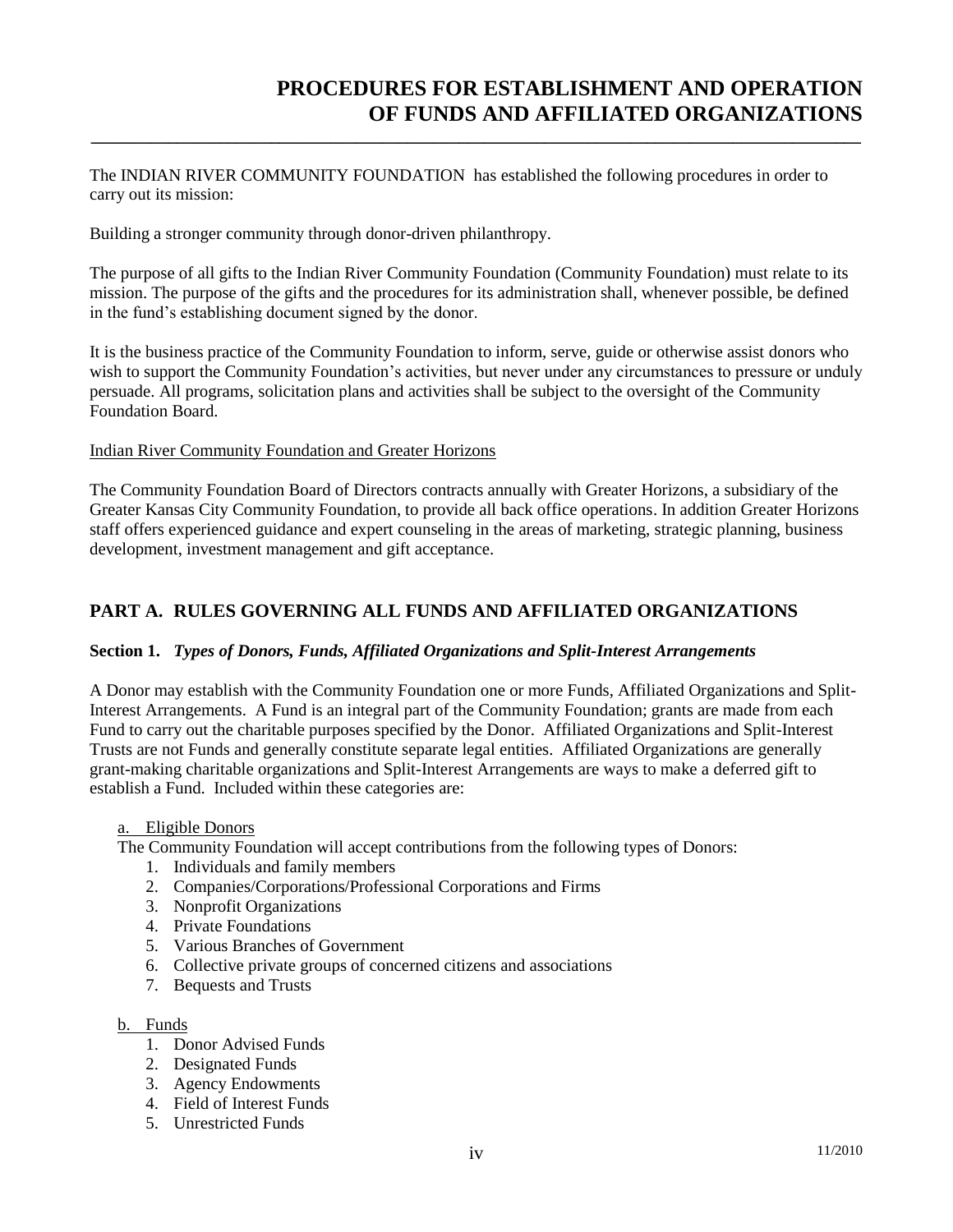### c. Affiliated Organizations

- 1. Affiliated Trusts, Corporations, Foundations and Funds
- 2. Supporting Organizations

### d. Split-Interest Arrangements

- 1. Charitable Remainder Trusts
- 2. Charitable Lead Trusts
- 3. Retained Life Estate

### **Section 2.** *Acceptance of Contributions*

### a. Gift Acceptance Committee

The Gift Acceptance Committee, organized as an ad hoc committee of the IRCF Board of Directors, will meet on an as-needed basis to review the details of unique or complex gifts. Members will include the IRCF Executive Director and such other persons (IRCF Board members or not) who might offer professional expertise in the cost benefit/analysis of a potential gift. The Committee will bear the following responsibilities:

- Determine whether a specific gift contributes to the mission of IRCF;
- Outline steps to be taken in the acceptance/rejection process;
- Advise IRCF Executive Director how to protect IRCF from any possible repercussions; and,
- Recommend to IRCF Board of Directors the acceptance or rejection of the gift.

### b. General Policies and Approval

Requests to establish Funds, Affiliated Organizations or Split-Interest Arrangements with the Community Foundation will be reviewed by the Executive Director (and by the Board of Directors (or a designated committee) if the staff determines such a review is necessary) for consistency with the Community Foundation's charitable purposes and specific charitable needs. The Executive Director of the Community Foundation has the authority to approve the establishment of individual Funds up to \$50,000 and affiliated relationships/agreements/contracts. Funds to be established with more than \$50,000 in assets must be approved by Board prior to acceptance. With respect to supporting organizations, the Executive Director has the authority to recommend approval of a particular supporting organization relationship to the Board of Directors, but the Board of Directors (or a designated committee) shall have the final authority to formally approve the relationship by appointing the requisite number of directors to the supporting organization's board.

### c. Review and Approval of Contributions

All contributions are subject to the review and approval by the Community Foundation prior to acceptance. The Community Foundation's staff generally has the authority to accept contributions of cash and marketable securities (those that are actively traded and sellable on the open market). The Executive Director of the Community Foundation before acceptance will review contributions of all other assets that are not readily marketable. Contributions of illiquid assets include but are not limited to closely held securities, limited liability corporations (LLC's), limited partnerships and tangible personal property and require prior approval per gift acceptance policies as established and approved by the Board of Directors (or a designated committee). Contributions of real estate may be handled by the Real Estate Charitable Foundation, a supporting organization of Greater Horizons, and are subject to the review and approval by the board of directors of the Real Estate Charitable Foundation. Contributions that would violate the excess business holdings rule for donor advised funds under the Pension Protection Act of 2006 are generally prohibited, but may be accepted in special circumstances if reviewed and approved by the Executive Director and the Community Foundation Board of Directors.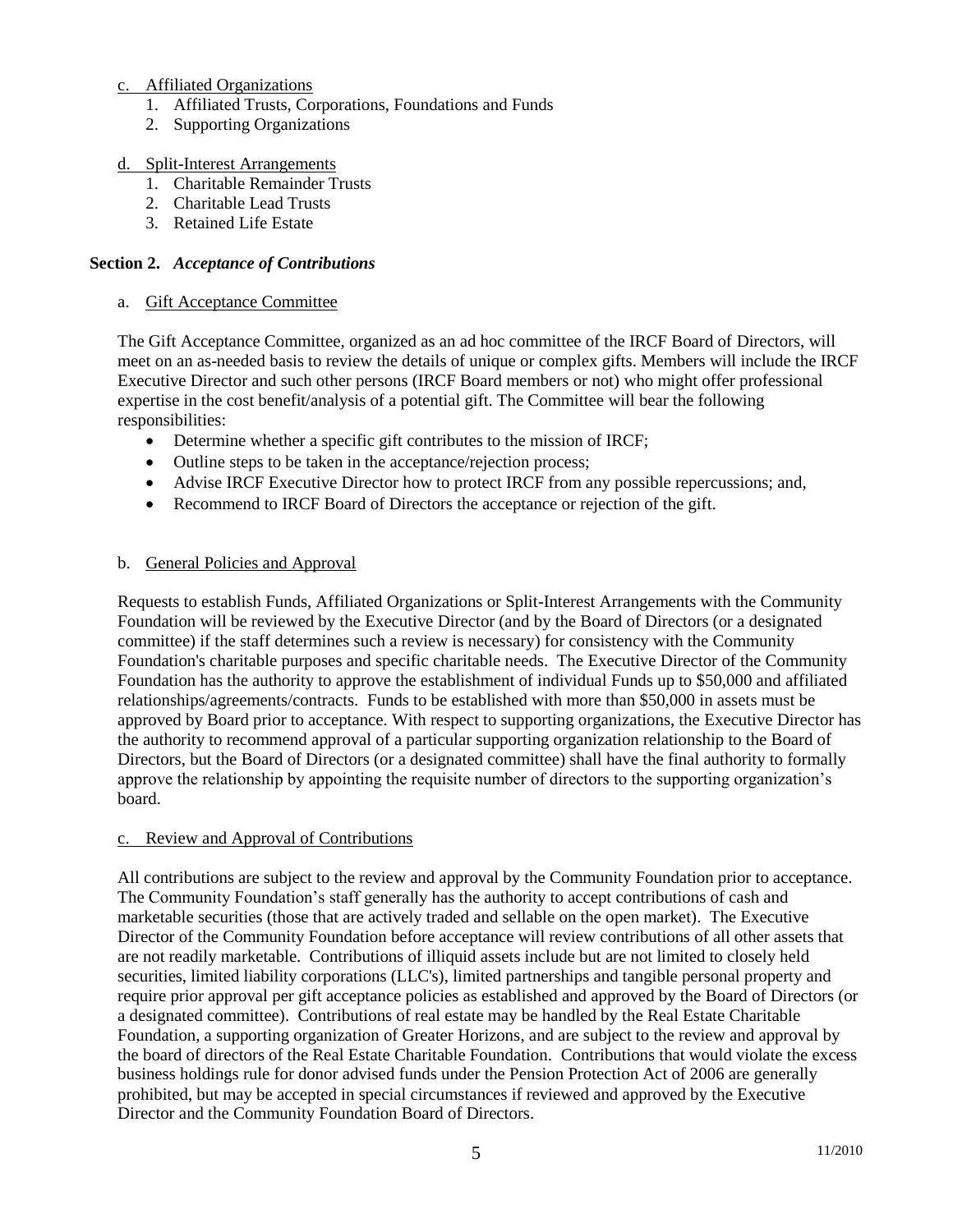### d. Written Acknowledgment of Acceptance of Contributions

The Community Foundation will provide written confirmation at the time of acceptance of any contribution within four (4) business days of receipt of contribution. Contributions not accepted will be returned as soon as practical. The confirmation will include the dollar amount of the contribution of any cash gifts and marketable securities such as publicly traded stocks, bonds and mutual fund shares. Acknowledgement of private securities and other illiquid assets will only include a description of the gift but will not include a dollar value of the donated asset. Donors should obtain a qualified independent appraisal prior to making such a contribution. The IRS generally requires a donor to obtain a qualified appraisal for illiquid assets no earlier than 60 days before the date of the gift and no later than the due date (including extensions) for the tax return where the donor first claims a deduction for the gift.

### e. Donor's Counsel

The Community Foundation encourages each prospective Donor to have the terms of all proposed agreements reviewed by the Donor's legal and/or financial advisors. The Community Foundation does not provide legal, tax or financial advice. The Donor is advised that it is the Donor's responsibility to obtain any necessary appraisals, file appropriate tax returns, and defend against any challenges to claims of tax benefits.

### f. Minimum Initial Contributions

Generally, the minimum amounts to establish a named Fund or a Split-Interest Arrangement are:

| 1. Donor Advised Fund                 | \$25,000  |
|---------------------------------------|-----------|
| 2. Designated Fund                    | \$25,000  |
| 3. Field of Interest Fund             | \$25,000  |
| 4. Nonprofit Organization Fund        | \$25,000  |
| 5. Unrestricted Fund                  | \$25,000  |
| 6. Charitable Remainder Annuity Trust | \$100,000 |
| 7. Charitable Remainder Unitrust      | \$100,000 |

The minimum amounts necessary to establish an Affiliated Organization will be mutually agreed upon by the Board of Directors (or its designated committee) and the Donor or the governing body of the Affiliated Organization.

#### g. Additional Contributions

Additional contributions of cash and actively traded marketable securities to an established Fund may be made in any amount at any time. Gifts of other assets (illiquid assets) require advanced approval per gift acceptance policies approved by the Board of Directors (or a designated committee) (see Section 2.b. above). However, federal tax laws prohibit additional contributions to a charitable remainder annuity trust or a charitable gift annuity. In these cases, a new trust or annuity agreement will be necessary.

#### h. Contributions are Irrevocable

Any contribution made to the Community Foundation, once accepted, represents an irrevocable charitable contribution to the Indian River Community Foundation. Contributions to the Community Foundation are not refundable.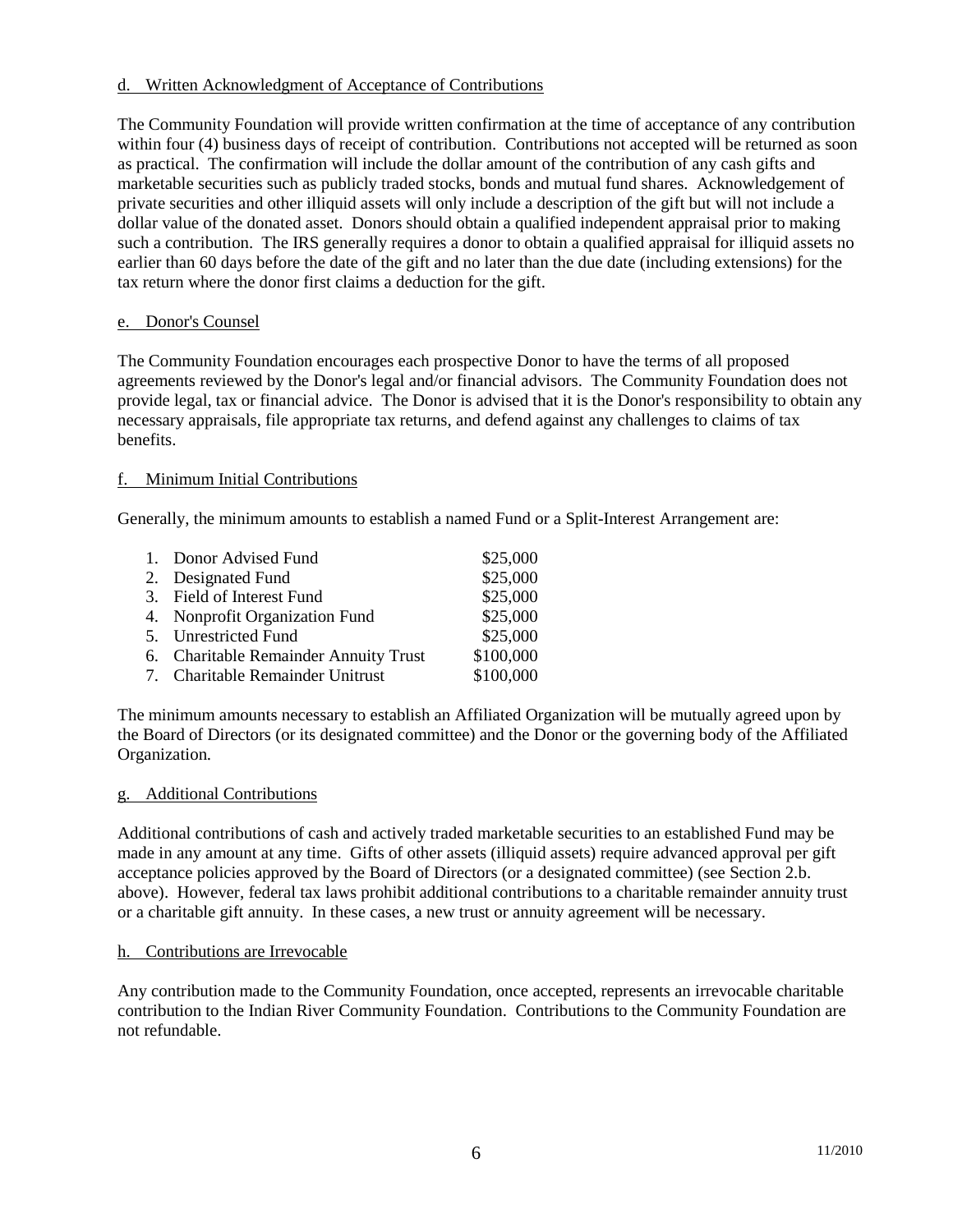### i. Donor Restrictions on Use of Property

Federal tax laws provide that a Donor to the Community Foundation may not impose any "material restriction" (a term defined in the Treasury Regulations), which prevents the Community Foundation from freely and effectively employing the contributed assets, or the income derived there from, in furtherance of its charitable purposes. Any restriction (beyond the specified charitable purposes stated in the instrument of transfer) sought to be imposed by a Donor is subject to review and approval by the Community Foundation.

# j. Policy to Sell Contributed Property

The general policy of the Community Foundation is to sell all contributed property as soon as practical after receipt so as to minimize market risk. For non-publicly traded securities or other assets for which no readily liquid market exists, the Community Foundation will exercise discretion as to the timing and price of sales. Closely held stock or other assets for which no readily liquid market exists that are retained for any reason and that are valued in excess of \$1,000,000 (or, in the aggregate, are of material value compared to the other assets of the Community Foundation), shall be revalued using a qualified appraisal at least every three (3) years from the date of the gift to the Community Foundation. The cost of the qualified appraisal shall be an expense of the Fund, Affiliated Organization or Split-Interest Arrangement holding such asset. Any costs incurred by the Community Foundation necessary for the disposition of securities and other assets (i.e., legal and appraisal fees) and for the management of such assets prior to disposition will be an expense of the Fund. Exceptions to this general policy will be made only in unusual circumstances and only with the prior approval of the Executive Director of the Community Foundation and in accordance with policies as established and approved by the Investment Committee.

# k. Tax Deduction vs. Net Proceeds from Sale of Contributed Property

An individual for income tax purposes can deduct a charitable contribution only in the year in which the contribution is actually paid or ownership has transferred (excess contributions above adjusted gross income percentage limitations may be carried forward for up to five additional years). Tax laws generally provide rules on how the value of the contribution deduction is to be determined. Gifts to the Indian River Community Foundation are deductible at the highest "public charity" level allowed by law. See the Appendix for a further explanation of tax laws governing charitable contributions.

The value of the contribution for tax deduction purposes may vary from the net proceeds realized by the Community Foundation upon the sale of the contributed property. Donors are encouraged to consult with their professional tax advisors to determine the appropriate value for tax deduction purposes.

# l. Confidentiality

All agreements with Donors and all information concerning Donors and prospective Donors shall be held in strict confidence by the Community Foundation, subject to legally authorized and enforceable requests for information by government agencies and courts. All other requests for or releases of information concerning a Donor will be honored or allowed only if permission is obtained from the Donor prior to release of such information.

# **Section 3.** *Investment Policies*

The Community Foundation's investment program shall seek to provide competitive market returns with reasonable levels of risk. The officers of the Community Foundation so empowered, or the Investment Committee, shall direct the investments of these Funds consistent with the objective. Copies of the Community Foundation's investment program and policies are available to any interested party upon request.

Generally, if a particular investment portfolio is not recommended by the Donor, Donor Advisor(s) or Advisory Committee, Funds shall be invested in a balanced portfolio as recommended by the Community Foundation's Investment Committee. If a Donor, Donor Advisor(s) or an Advisory Committee is interested in having all or a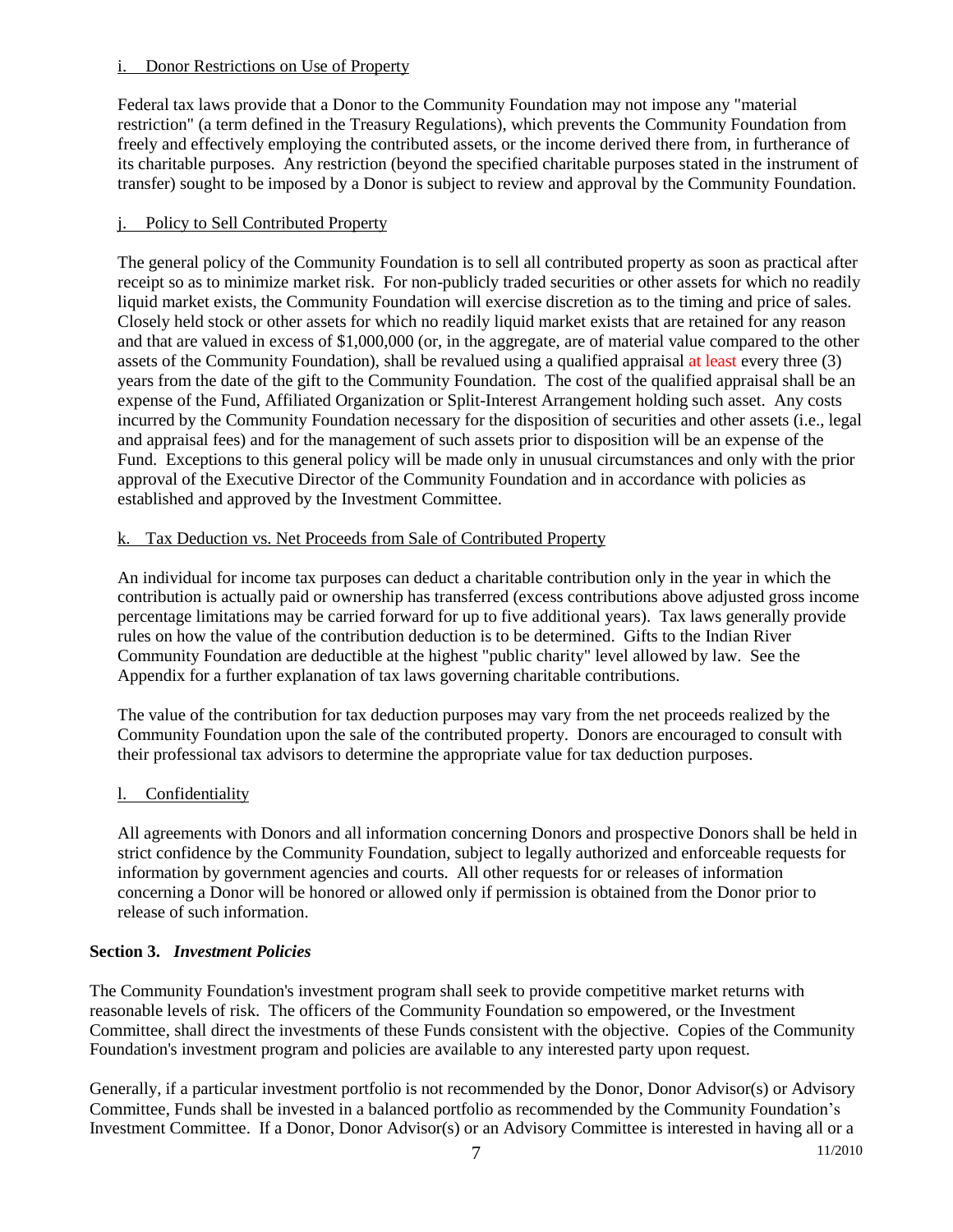portion of a Fund invested in a particular investment portfolio provided by the Community Foundation, then the current Donor, Donor Advisor(s) or Advisory Committee may make an appropriate recommendation to the Community Foundation in accordance with the policies and procedures approved by the Investment Committee. Such recommendations are advisory, and the Community Foundation will exercise independent authority over the investments of the principal and income of each Fund. Segregated asset accounts may be permitted, with advanced approval. The Fund holding such accounts shall pay the direct costs of such arrangements, including additional administrative costs.

#### **Section 4.** *Administrative Expenses*

Each Fund, Affiliated Organization and Split-Interest Arrangement will be charged its equitable share of the Community Foundation's expenses in accordance with the current administrative support fee schedule as approved by the Board of Directors (or a designated committee). If an expense is directly associated with a specific Fund, Affiliated Organization or Split-Interest Arrangement, then the expense will generally be directly charged to the applicable fund. The current Community Foundation's fee schedule is available to any interested party upon request.

# **Section 5.** *Charitable Purpose*

For purposes of these Procedures, a "charitable purpose" is an educational, religious, scientific, literary, public or other purpose permitted to be carried on by organizations described in Sections  $170(c)(1)$  and  $170(c)(2)(B)$ of the Internal Revenue Code of 1986, as amended.

#### **Section 6.** *Educational Program*

The Community Foundation's mission and activities, and the needs of the community, will be well served by active promotion and community education concerning such activities and needs. The Community Foundation shall conduct an educational program by publicizing these procedures and the specific charitable needs to be supported by its Funds and Affiliated Organizations. The education program may be conducted as part of a larger effort of the Community Foundation to educate the public concerning the scope of the charitable activities and services of the Community Foundation.

#### **Section 7.** *Amendments*

The Procedures for Establishment and Operation of Funds and Affiliated Organizations may be amended by a majority vote of the Board of Directors (or a designated committee) at any regular or special meeting.

# **PART B. FUNDS**

### **Section 1.** *Types of Funds*

Funds are categorized by their charitable purpose and by how the assets are administered.

#### a. Categorization by Charitable Purpose

- 1. *Donor Advised Funds*: the Donor, Donor Advisor(s) or Advisory Committee may recommend charitable grant recipients from time to time.
- 2. *Designated Funds*: this type of fund is created to ensure that support will be provided to one or more specific charitable organizations named by the Donor(s).
- 3. *Agency Endowments*: this type of fund is established by nonprofit charitable organizations to help manage endowment assets and/or special project funds.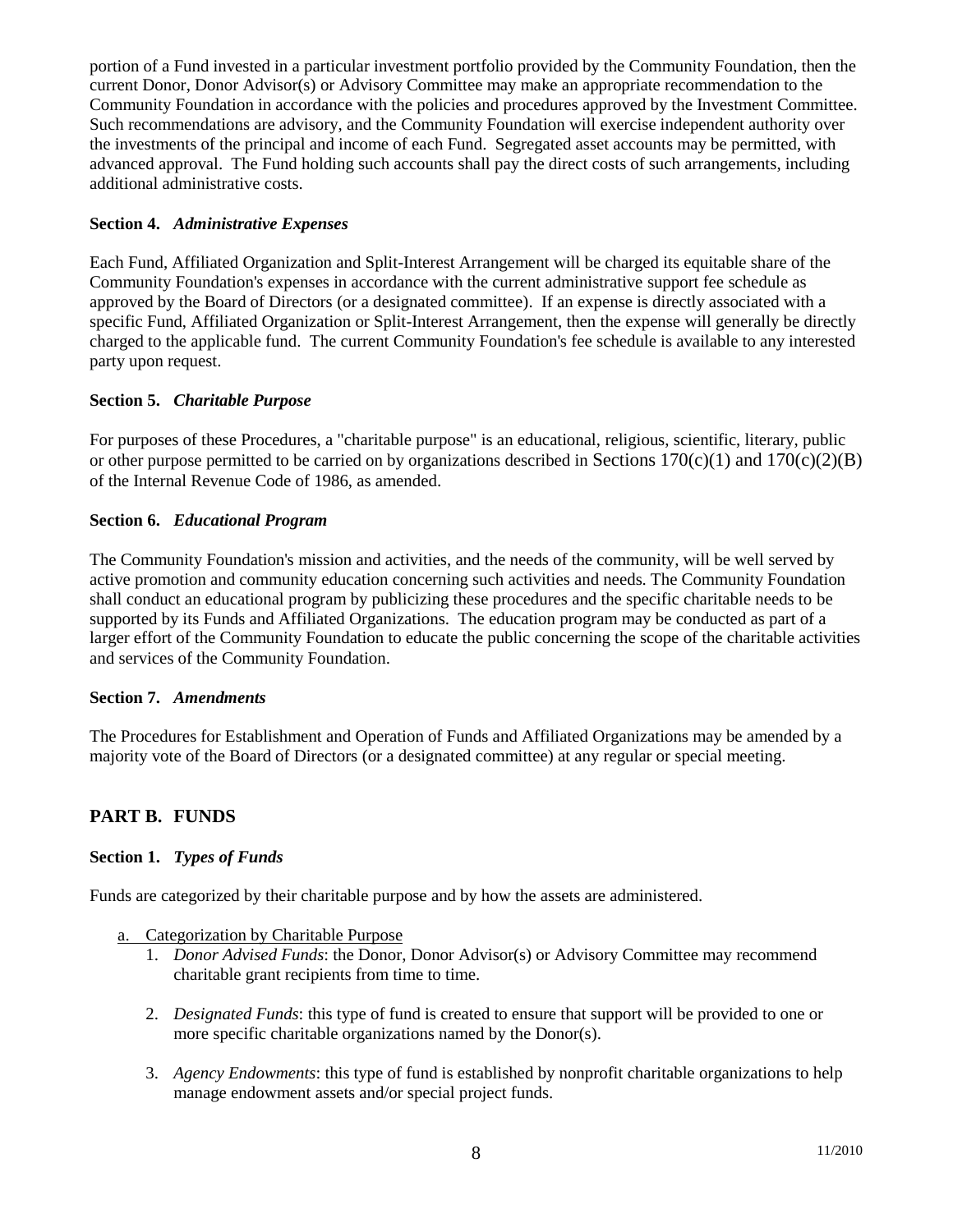- 4. *Field of Interest Funds*: this type of fund allows the Donor to support an area of charitable interest, defined broadly (such as education) or narrowly (such as advanced vocal music training). A Donor can also select a defined geographic area or specific community to benefit from grant distributions.
- 5. *Unrestricted Funds*: Donors may choose an unrestricted fund that allows the Community Foundation to determine where annual grant distributions will do the most good.
- 6. *Community Projects:* The Community Foundation may serve as fiscal sponsor for various projects designed to improve a community's quality of life. These non-endowed funds are created to hold contributions raised for a specific purpose until disbursements are made to cover the costs of the project. When the money for the project has been expended, the temporary fund ceases to exist.

### b. Categorization by Administration of Assets

- 1. Integral Funds, where the assets are managed by the Community Foundation (the general rule); and
- 2. Component Funds, where the Donor has designated a trustee, custodian, or agent to have custody of and administer the assets in the Fund and the Community Foundation has accepted this arrangement.

As is required by the federal tax regulations, the financial reports and audited financial statements will treat all Integral and Component Funds as funds of the Community Foundation.

### **Section 2.** *General Policies*

Each Fund, whether administered directly by the Community Foundation or through a separate trust, custodial account or agency agreement, shall be considered part of (and legally owned by) the Community Foundation and shall be governed by its Articles of Incorporation, Bylaws and by these Procedures. Funds will generally be administered directly by the Community Foundation but a Donor may request to have a Component Fund. Regardless of the form of administration, the Community Foundation is vested with ultimate authority and control over the principal and income of each Fund.

### **Section 3.** *Donor May Select Name of Fund*

Each Fund will be named as the Donor wishes. However, the Community Foundation reserves the right to reject names that it finds objectionable.

### **Section 4.** *Distributions*

#### a. Grants Shall Follow Donor's Intent

Grants will be made from each Fund consistent with the instructions given by the Donor at the time that the Fund was established. If, however, (1) the Donor's instructions are contrary to the Articles of Incorporation, Bylaws or Procedures, or (2) the "variance power" (described below in Sections B.5; B.8(b); B.9(b); B10(b); and B.11(b)) is exercised, then the Donor's instructions shall be modified to a degree that is necessary for compliance with these Procedures. To the extent practicable or feasible, the Board of Directors shall distribute amounts for purposes that are consistent with the Donor's charitable interests. The Community Foundation is vested with ultimate authority and control over the principal and income of each Fund.

#### b. Grants Will Normally Identify the Name of the Fund

Unless otherwise requested by the Donor Advisor, any distribution shall identify the name of the Fund from which it is made.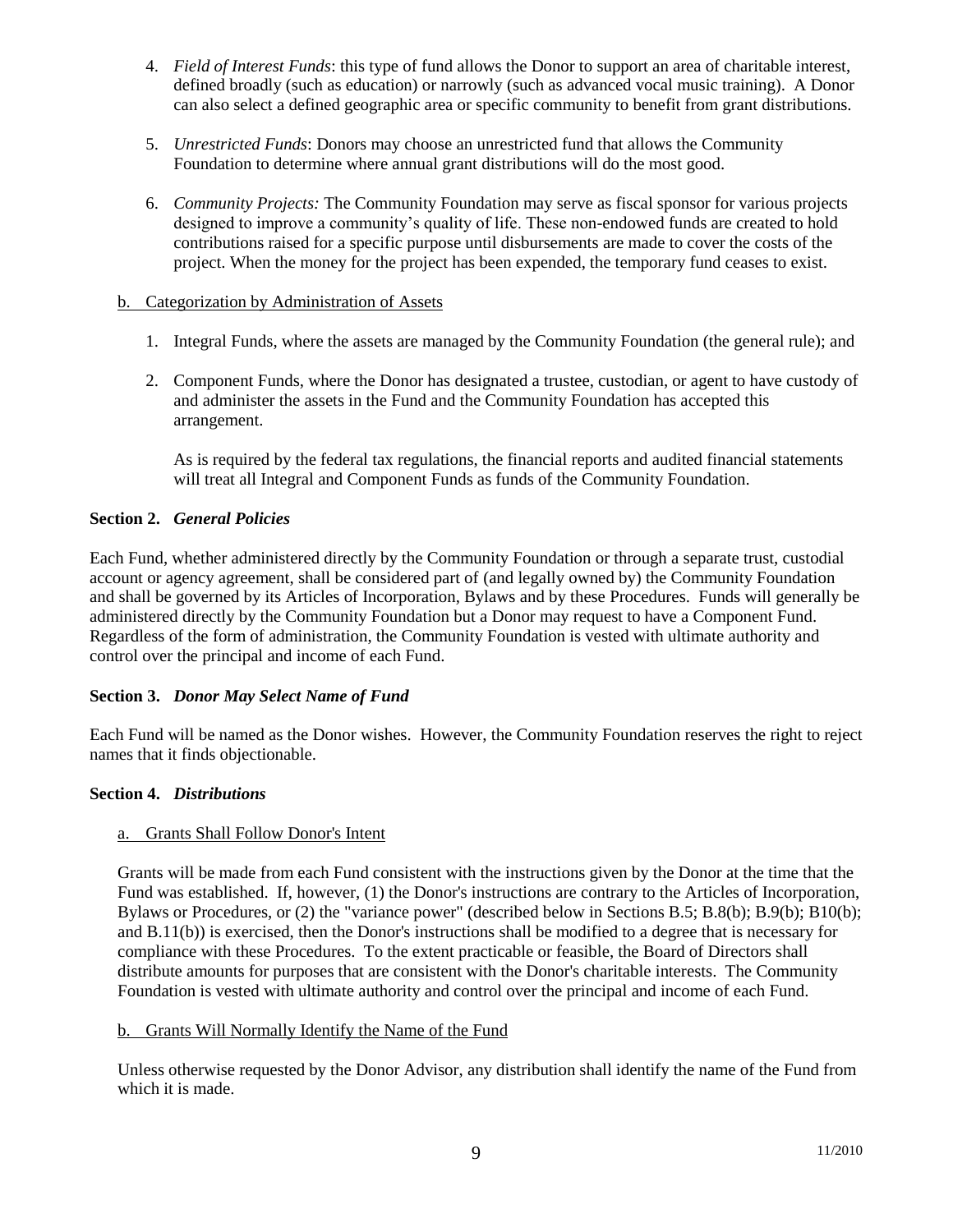### c. Grants Must Not Provide a Financial Benefit to Donor

The Community Foundation will not make a grant that provides a financial benefit to a Donor, Donor Advisor, Advisory Committee member, any person in whose honor a Fund is created or named, or any related party to such a person for purposes of this Manual, a "related party" shall include (i) any family member of such person (i.e., such person's spouse, ancestors, children, step-children, grandchildren, greatgrandchildren, brothers, sisters and any of their spouses) and (ii) any entity in which such a person or a combination of such persons owns more than 35% of the combined voting power, profits interest or beneficial interest. (The preceding sentence does not apply to grants made out of an Organization Fund to the Organization for which the Fund was established.)

Distributions from the Community Foundation may not be used in whole or in part for any pre-existing legally binding pledge or for any private benefit such as dues, membership fees, benefit tickets and the noncharitable portion of fund-raising dinners, or goods and services bought at charitable auctions.

The Community Foundation may make grants that provide a Donor, Donor Advisor(s), Advisory Committee member or related party with name recognition and such other benefits that the Internal Revenue Service has recognized as not providing the Donor with a financial benefit.

### d. Other Limits on Distributions

Additional rules apply to funds classified as "donor advised funds" under the Pension Protection Act of 2006. The legal definition of a donor advised fund under this law is a fund or account that (i) is separately identified by reference to contributions of a donor or donors; (ii) is owned and controlled by a "sponsoring organization" (i.e., the Community Foundation); and (iii) the donor (or any person appointed or designated by the donor – a "donor advisor") has, or reasonably expects to have, advisory privileges with respect to the distribution or investment of amounts held in the fund or account by reason of the donor's status as a donor. This definition could include funds that the Community Foundation has classified as Donor Advised Funds, Designated Funds or Field of Interest Funds.

The Community Foundation will not make any grant, loan, compensation or similar payment (including expense reimbursement) to a Donor, Donor Advisor, Advisory Committee member, any person in whose honor a Fund is created or named or any related party from any fund that is classified as a donor advised fund under the law.

The Community Foundation will not make any grant to an individual from any fund that is classified as a donor advised fund under the law.

If a distribution is proposed from any fund that is classified as a donor advised fund under the law to a noncharitable entity or to a Type III supporting organization that is not "functionally integrated" with the Community Foundation as defined by law, then such distribution will not be allowed until it has been reviewed by the Executive Director of the Community Foundation and, if required by law, procedures are in place so that the Community Foundation can exercise "expenditure responsibility" over such distribution. Expenditure responsibility generally requires the Community Foundation to exert all reasonable efforts and establish adequate procedures to (i) see that the distribution is spent solely for the charitable purpose for which it is made, (ii) obtain full and complete reports from the distributee regarding the use of such distribution and (iii) make full and detailed reports regarding such distribution to the Secretary of the Treasury.

### e. Donor Generally Cannot Control Timing of Grants

The ultimate right to direct the timing and amount of all distributions of income or principal from any Component Fund is vested in the Board of Directors. As is required by federal tax regulations, a Donor may not reserve the right to direct the timing of distributions from the Fund. However, a Donor can specify in the instrument of transfer: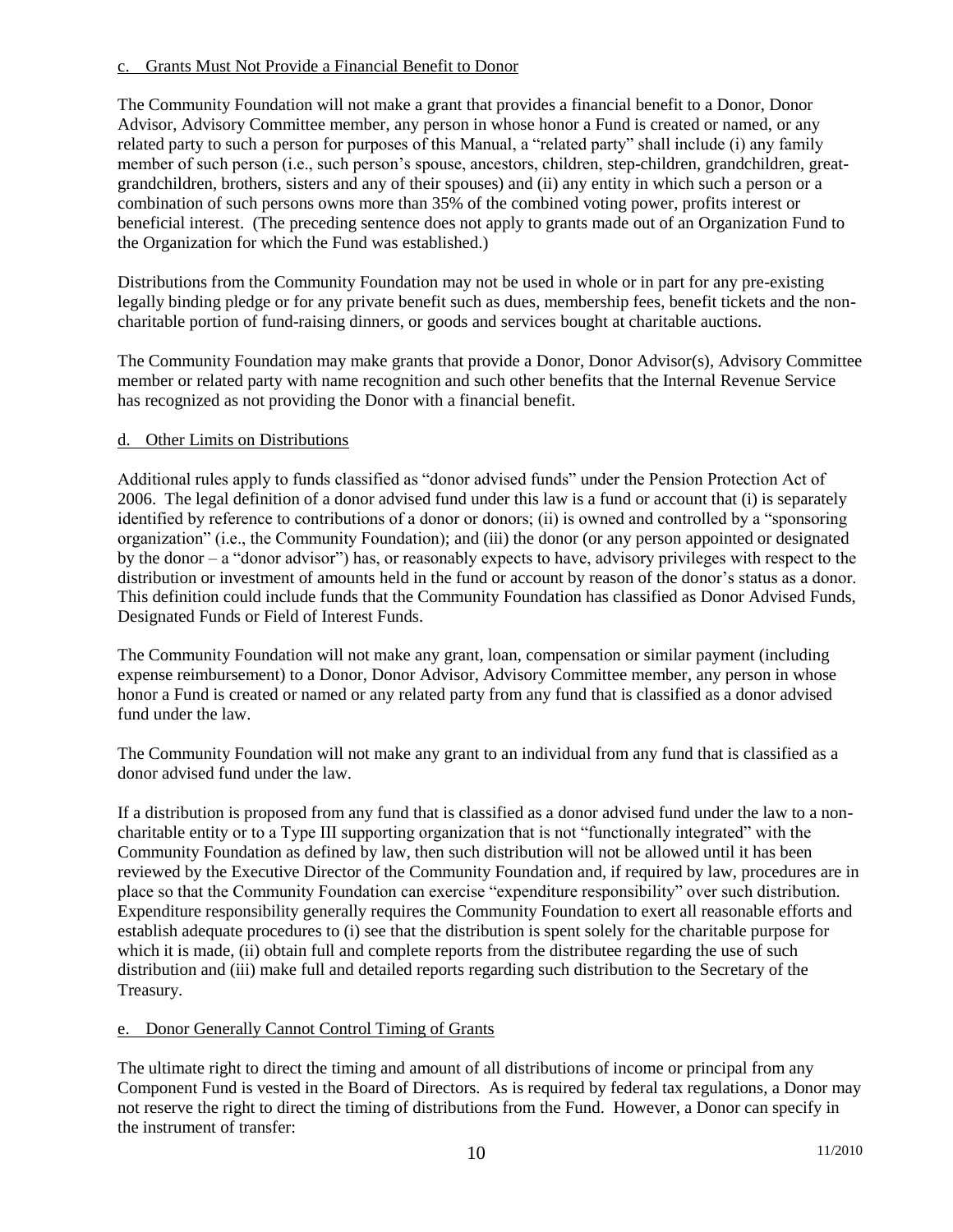- 1. That some or all of the principal (as opposed to income or specific assets) may not be distributed for a specified period of time.
- 2. That distributions are limited to income only.
- 3. That distributions should be made annually (or more frequently).

If distributions are limited to income, and unless otherwise specified in the instrument of transfer, income shall be annually computed based on the current spending policy of the Community Foundation, currently 5% of the average past three year-end Fund asset balances.

#### f. Board May Identify Specific Charitable Needs of the Community

In fulfilling that part of the Community Foundation's mission of providing leadership on critical community issues, the Board may enumerate specific charitable needs and specific organizations that it deems are most deserving of support.

### **Section 5.** *Variance Power And Monitoring Function*

#### a. Community Foundation to Follow General Donor Intent if Variance Power is Exercised

If the Board of Directors exercises the variance power described in Section B.8(b), B.9(b), B.10(b), or B.11(b) to modify a Designated Fund, Organization Fund, or Field of Interest Fund, or if the privilege of the Donor, Donor Advisor(s) or Advisory Committee and other persons designated to make recommendations from a Donor Advised Fund has been terminated in accordance with Section B.7, then the Board of Directors shall convert the Fund into its choice of either an Unrestricted Fund or a Field of Interest Fund. To the extent practicable or feasible, the Board of Directors shall distribute charitable grants from the converted Fund for purposes that are consistent with the original Donor's charitable interests.

#### b. Fund To Keep Donor's Name If Variance Power Exercised

Generally the Fund shall retain the name given by the Donor. If the Fund contains less than the minimum amount to establish a named Fund at the time it is converted, the Board of Directors may, in its discretion, deposit all of the Fund's assets into the General Fund.

#### c. Community Foundation to Monitor Beneficiary's Performance of Terms of Grant.

In addition to the Monitoring Functions hereinafter stated, the Board of Directors through the Board Committees and the Staff may periodically review the effectiveness with which agencies that receive grants from Funds and Affiliated Organizations are performing their responsibilities in the utilization of these grants toward attainment of the Community Foundation's and the Donor's objectives. Where necessary, the Board shall initiate corrective action.

### **Section 6.** *Advisory Committees of Funds*

#### a. General Rules

A Donor or the Board of Directors may appoint an Advisory Committee for a Donor Advised, Designated, Nonprofit Organization or Unrestricted Fund.

With respect to a Field of Interest Fund, the Donor may recommend an Advisory Committee (which may include the Donor) to be appointed by the Community Foundation in which case the Executive Director of the Community Foundation shall have the authority to appoint the Advisory Committee on behalf of the Board of Directors of the Community Foundation.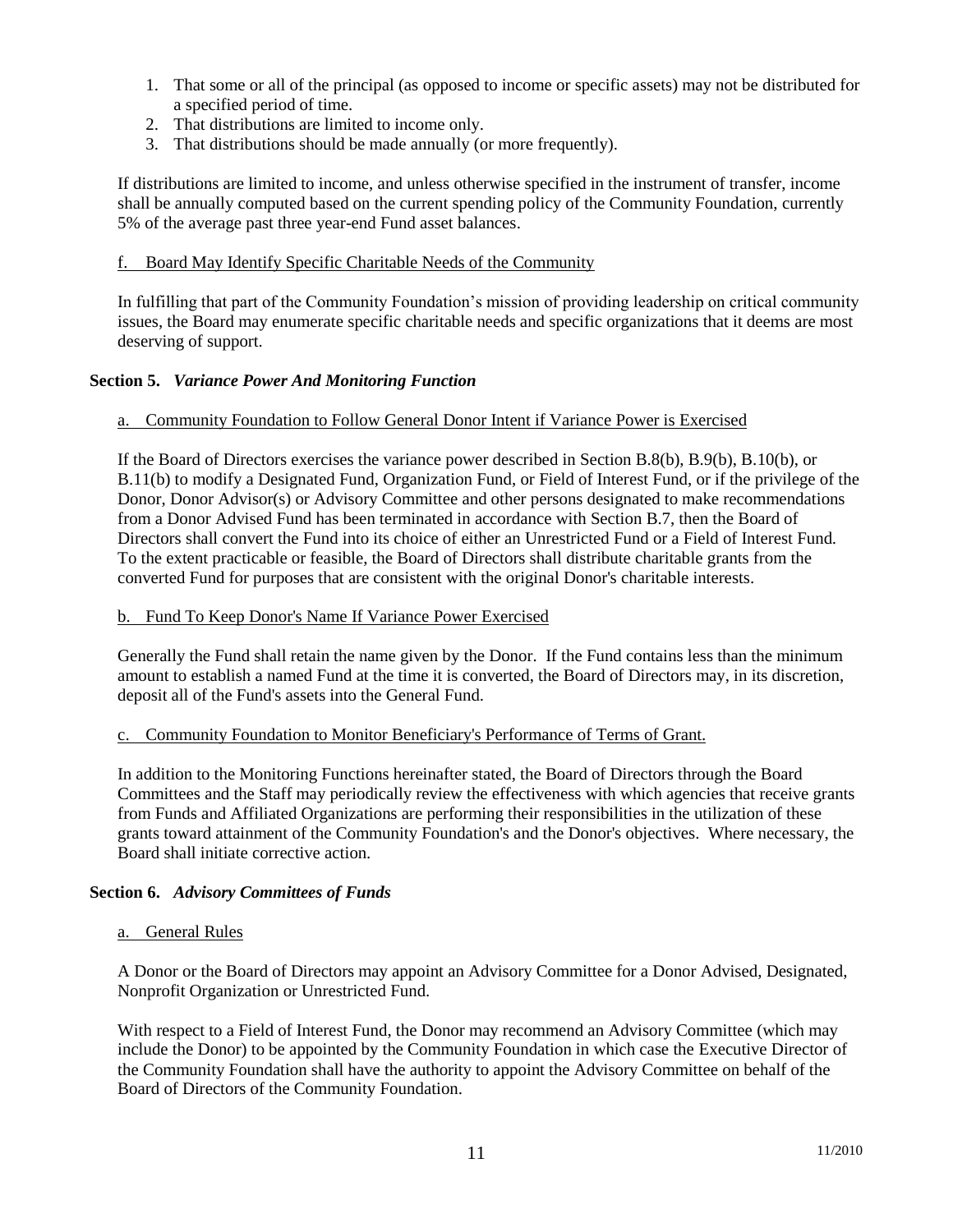The Advisory Committee may make recommendations to the Board of Directors concerning grants from the Fund and any other matters that it deems of importance. Generally, each Advisory Committee should select one person who will have the authority to transmit the Advisory Committee's recommendations to the Community Foundation.

### b. Usually Majority Vote Is Required

Unless contrary instructions have been made by the Donor or by the Community Foundation, whenever two persons are designated to make recommendations they shall act by unanimous consent; whenever more than two persons are so designated, then a recommendation by a majority of such persons shall constitute an effective recommendation for consideration by the Community Foundation. Otherwise, each committee may operate under such procedures as it finds appropriate.

### c. Authority to Act as Agent of Community Foundation Restricted

The Community Foundation generally encourages Donors to solicit contributions to the Community Foundation and its Funds. However, no person has the authority to act as the agent of the Community Foundation unless he or she has received express written authority from the Community Foundation. In particular, the Community Foundation does not authorize any volunteer or advisor to accept contributions on its behalf, to commit Community Foundation resources to any activity, or to engage in fundraising activities in the name of the Community Foundation or on behalf of any of its Funds without written permission from the Board of Directors or an authorized employee.

The Community Foundation is generally supportive of charitable activities that benefit the residents of this county. The restrictions in this section are necessitated, in part, because of compliance with tax and other laws that require disclosure of benefits associated with charitable contributions as well as contemporaneous written acknowledgements to certain Donors of contributions, the failure for which could subject the Community Foundation and its Funds to fines and penalties. The Community Foundation needs to be informed about activities being done in the name of the Community Foundation (and its Funds) and to monitor any obligations associated with those activities.

### d. Fund raising

The Community Foundation will not sponsor any fund raising or other events for any Fund, and will not be responsible for the collection of any amounts from any parties, but will only be responsible for the proper disbursement of funds actually received. Any advertising, promotional or other materials must be consistent with this policy.

Donors, Donor Advisors and Advisory Committees must observe the following fundraising policies of the Community Foundation:

- 1. If the fundraising activity is designed to benefit a particular organization that is already incorporated with its own tax-exempt status, then all fundraising activities shall be conducted under that organization's tax-exempt status and taxpayer identification number. Any net proceeds can then be transferred from the separate tax-exempt entity to a Fund at the Community Foundation.
- 2. If the fundraising activity is designed to benefit an unincorporated organization or program, the Advisor(s) or Advisory Committee must contact the Community Foundation before initiating any fundraising activity to discuss potential IRS requirements and insurance liability. The general procedure for holding special events such as a benefit, ball, banquet or athletic event shall be as follows:
	- a. obtain written approval from the Community Foundation to conduct the event in advance of the planned fundraising activity;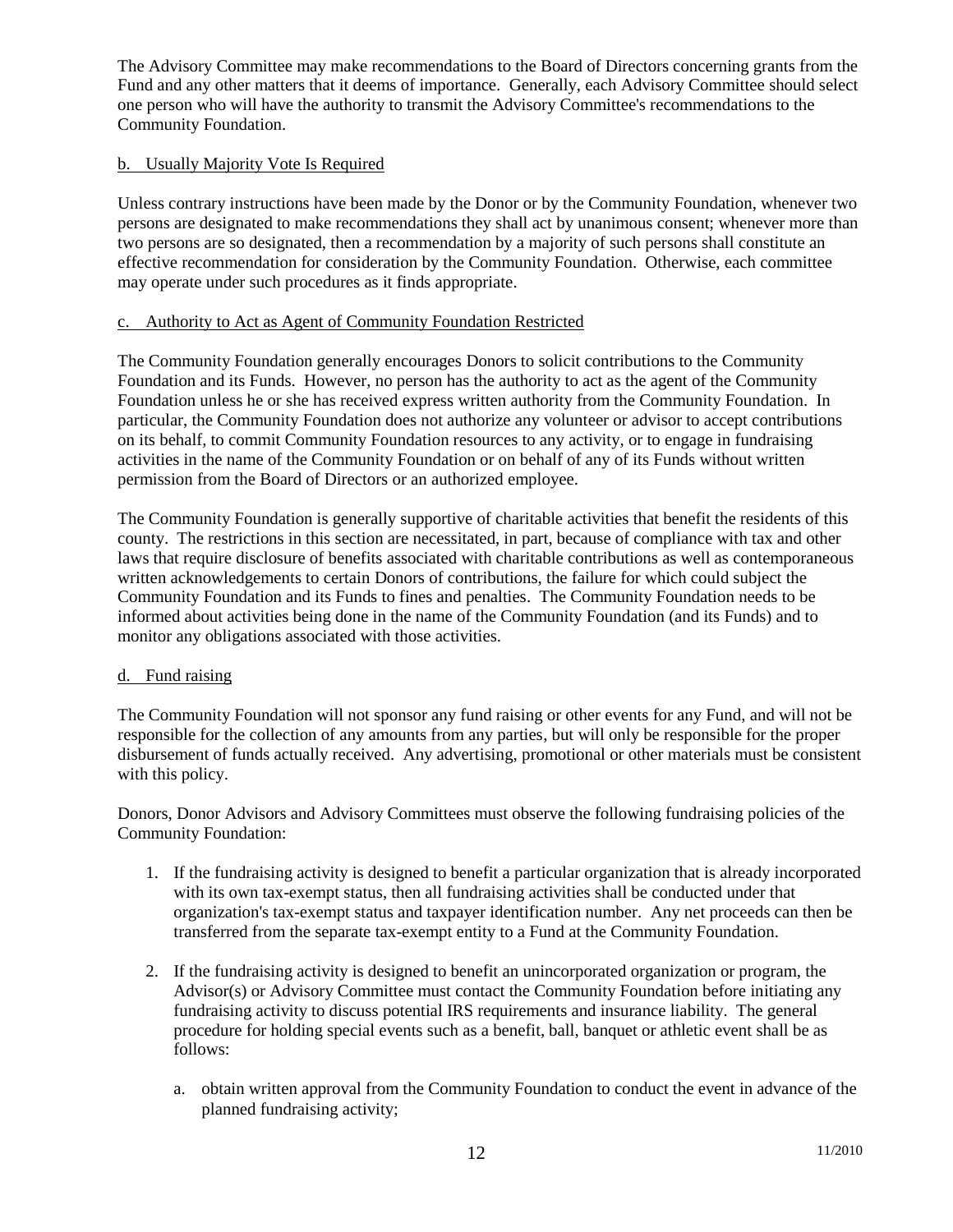- b. obtain advance approval from the Community Foundation for all publicity and solicitations for the event to assure compliance with IRS regulations; and
- c. complete an application for special event liability insurance. This application form is provided by the Community Foundation and will be sent to our insurance company, which will determine the insurability of the fundraising effort and the insurance premium to be paid by the Fund.

Failure to follow these procedures could subject the Community Foundation, Donors, Donor Advisors or Advisory Committee members and the particular Fund involved, to penalties, fines and liability.

#### e. Divorce/Separation of Current Donor Advisors

This policy generally will only affect current Donor Advisors whereby either husband and/or wife (spouse) may request grant distributions from a Fund.

In the event a husband and wife serve as the only members of an Advisory Committee to a Fund, and a legal action for divorce, separation or annulment is pending between the husband and wife, the Community Foundation may, upon receiving notice of such action:

- 1. suspend processing any grant distribution recommendation for such Fund(s) unless and until the husband and wife both agree in writing to approve the grant distribution recommendation, or
- 2. suspend processing any grant distribution recommendations for such Fund(s) unless and until the husband and wife have jointly agreed in writing to an alternative procedure, acceptable to the Community Foundation, to provide for the future administration of such Fund(s). Subject to the approval of the Community Foundation, the husband and wife may jointly authorize the Community Foundation to bifurcate any Fund(s), designating husband or other successor Advisor to serve as the Advisory Committee to one of the successor Fund(s) and designating wife or other successor Advisor to serve as the Advisory Committee to the other successor Fund(s) created as a result of bifurcation.

In the event that husband and wife cannot jointly agree as provided above and no divorce decree, order of legal separation, order of annulment, property settlement agreement, agreement of the parties or other legal order has been entered or approved which would otherwise resolve the issue to the satisfaction of the Community Foundation, the Community Foundation may, in its sole discretion, bifurcate any Fund(s) so affected into equal shares and designate husband to serve as the Advisory Committee to one of the successor Fund(s) and designate wife to serve as the Advisory Committee to the other successor Fund(s) created as a result of bifurcation. However, the Community Foundation shall not take such action until at least six months have transpired since the date upon which the action for divorce, separation or annulment was filed with the court of record.

### **Section 7.** *Special Rules for Donor Advised Funds*

### a. Establishment and Purpose

A Donor may establish a Donor Advised Fund whereby the individual Donor(s) and/or designated Advisors, retain a lifetime privilege to recommend charitable grant recipients to the Community Foundation. Corporate Donor Advised Funds may continue to advise on charitable distributions as long as the Corporation continues to operate.

### b. Distributions from Donor Advised Funds

Donors and/or Donor Advisors may make written recommendations of grants to tax exempt charitable organizations described in Section  $501(c)(3)$  of the Internal Revenue Code, other than private non-operating foundations. Charitable organizations must be public charities as described in Sections 509(a)(1) or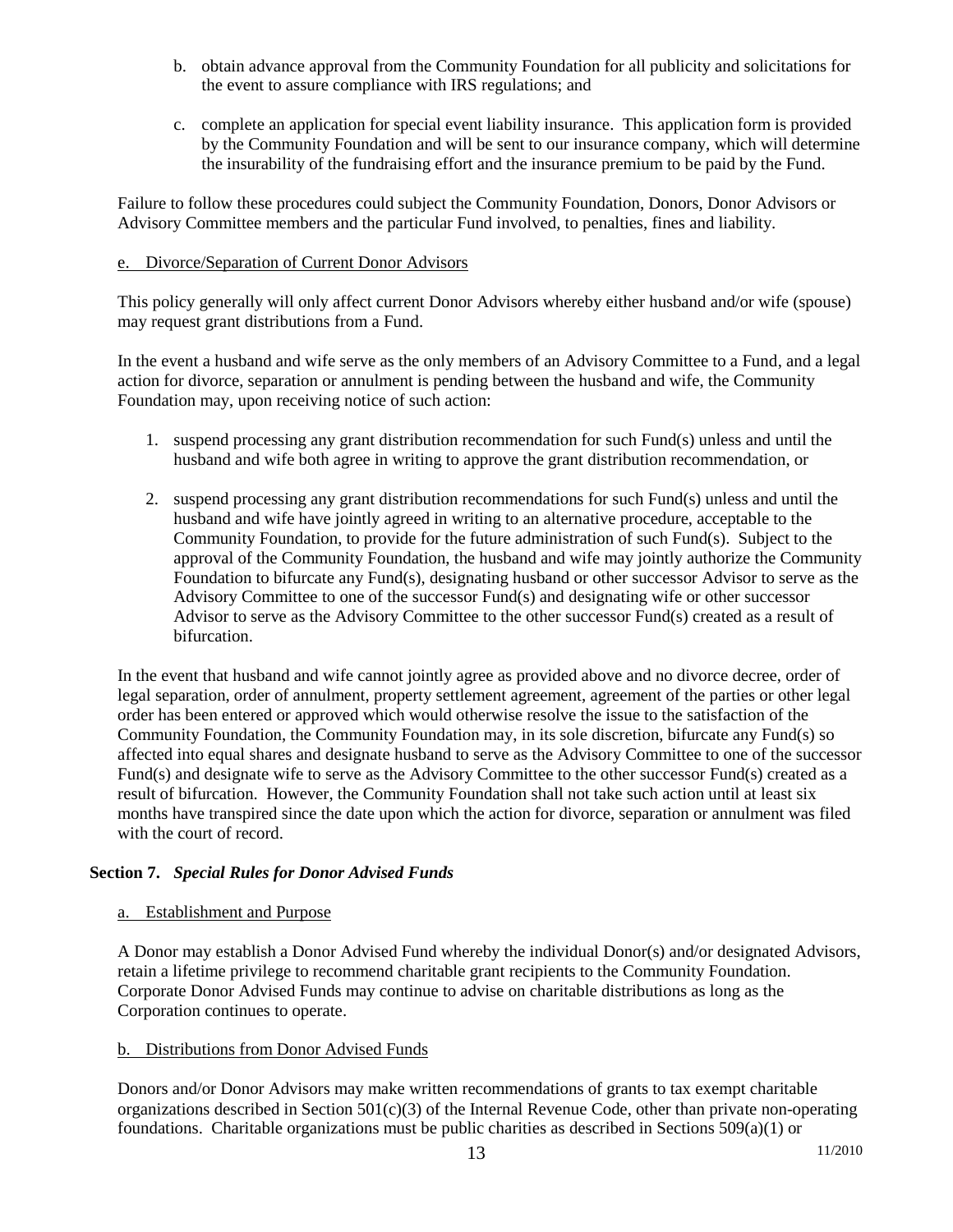509(a)(2) of the Internal Revenue Code, supporting organizations described in Sections 509(a)(3) of the Internal Revenue Code or operating private foundations. As provided in the Internal Revenue Code and Regulations, the Board of Directors has the absolute right to direct all distributions of income and/or principal from Donor Advised Funds.

### c. Minimum Grant Amount from Donor Advised Funds

The Board of Directors may designate a minimum grant amount for Donor Advised Funds.

### d. Eligible Advisors During the Donor(s)' Lifetime

Recommendations for distributions shall be subject to the following rules:

- 1. Generally the Donor(s) may designate any adult (i.e., at least age 18) person(s) to have the privilege of making recommendations throughout the lifetime of the Donor or his or her spouse, unless earlier terminated by resignation or incapacity. Donor(s) may designate additional and/or alternative Advisors at anytime during the Donor(s)' lifetime.
- 2. A Donor other than an individual, such as a corporation, partnership or trust, will not be subject to a time limit for its privilege to make recommendations.

### e. Successor Advisors After the Death of Donor(s)

- 1. The Donor(s) may designate one or more adult (i.e., at least age 18) person(s) to have the privilege of making recommendations throughout their lifetimes, unless earlier terminated by resignation or incapacity. If more than one person is named, then the successor Advisors shall operate under the rules governing Advisory Committees described in Section B.6.
- 2. Subject to the terms of the instrument of transfer, each successor Advisor to the Fund that was designated by the Donor may likewise designate a successor Advisor to act in his or her place (who may in turn designate a successor Advisor to act in his or her place, and so on).

### f. Option to Split Funds for Successor Advisors

If a Donor has designated successor Advisors and if the charitable interests of the successor Advisors are sufficiently diverse, then the Community Foundation may, with the consent of the successor Advisors and subject to the terms of the Donor's instrument of transfer, divide the Donor Advised Fund into multiple Donor Advised Funds and limit each successor Advisor's advisory privilege to a separate Fund.

### g. Conversion of Donor Advised Fund After Advisory Privilege Ends

Upon termination of the advisory privilege, a Donor Advised Fund will be converted at the discretion of the Community Foundation to an Unrestricted Fund or a Field of Interest Fund as provided for in Part B, Section 5.

### **Section 8.** *Special Rules for Designated Funds*

### a. Establishment and Purpose

A Donor may establish a Designated Fund for one or more public charities described in Sections 509 (a) (1) or (a) (2) of the Internal Revenue Code or supporting organizations described in Sections 509 (a) (3) of the Internal Revenue Code. Examples include a school, not-for-profit hospital, social service agency, performing arts organization, or a religious organization.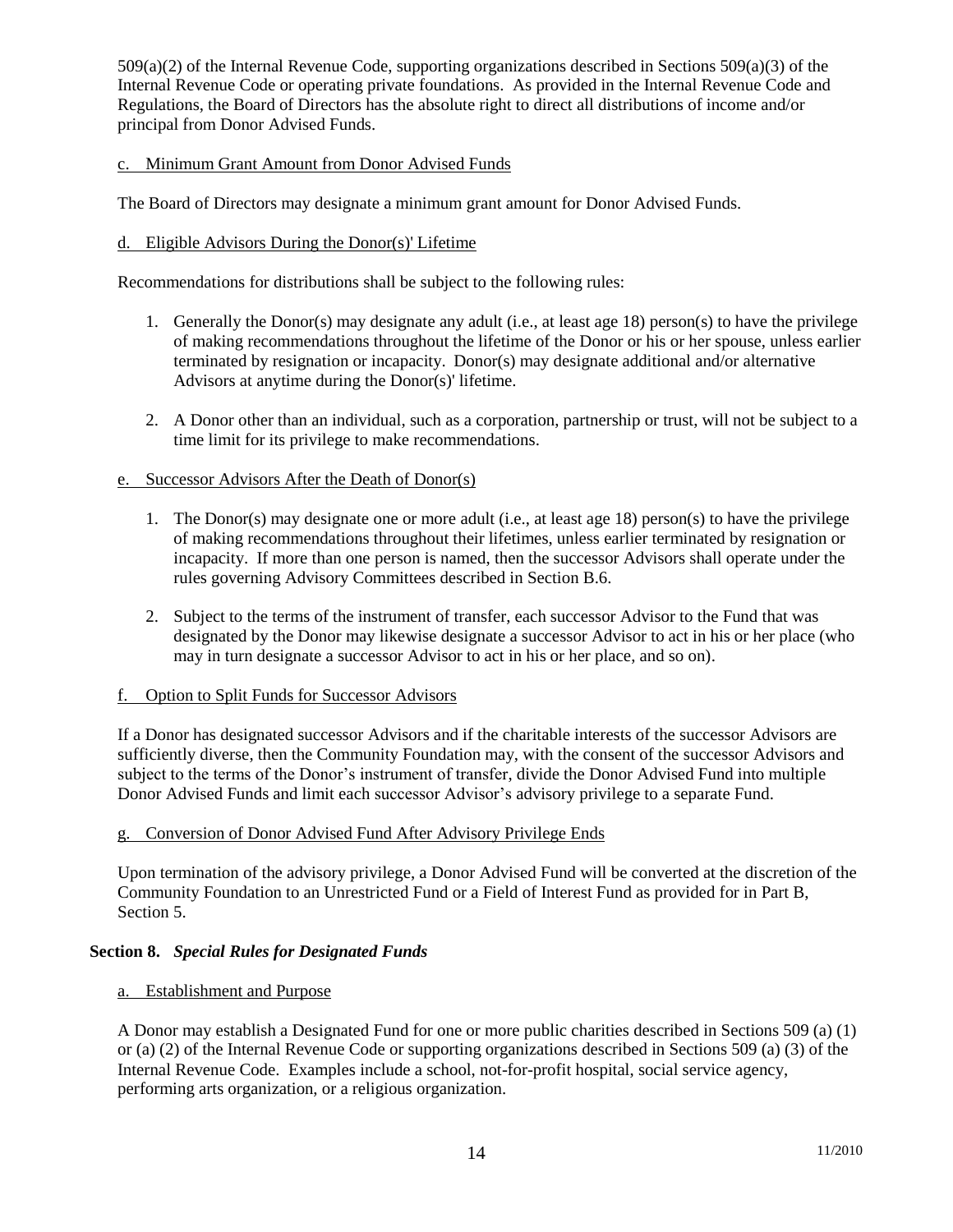### b. Monitoring Function and Variance Power

The Community Foundation shall monitor the performance of the designated charitable organization to determine that it is using payments for charitable purposes consistent with the Community Foundation's purposes and the Donor's intention at the time the contribution was made. If the Board of Directors determines that continued payments for the designated organization have become unnecessary, obsolete, incapable of fulfillment, impractical or inconsistent with the community's charitable needs the Board may, in its discretion, select an alternative public charity with a similar mission and charitable purpose of the original Designated Charity as specified in the instrument of transfer or convert the Designated Fund to an Unrestricted Fund or Field of Interest Fund. The Fund shall then continue in accordance with the provisions of Section B.5.

# **Section 9.** *Special Rules for Agency Endowments*

# a. Establishment and Purpose

A Donor is a Nonprofit Charitable Organization as described in Sections 509(a) (1) or (a)(2) of the Internal Revenue Code, which specifies the establishing organization as the grant recipient of the Fund. An Organization may establish an Organization Fund for one or more public charities described in Sections 509 (a) (1) or (a) (2) of the Internal Revenue Code or supporting organizations described in Sections 509 (a) (3) of the Internal Revenue Code. Examples include a school, not-for-profit hospital, social service agency, performing arts organization, or a religious organization.

# b. Monitoring Function and Variance Power

The Community Foundation shall monitor the performance of the designated charitable organization to determine that it is using payments for charitable purposes consistent with the Community Foundation's purposes and the Donor's intention at the time the contribution was made. If the Board of Directors determines that continued payments for the designated organization have become unnecessary, obsolete, incapable of fulfillment, impractical or inconsistent with the community's charitable needs the Board may, in its discretion, select an alternative public charity with a similar mission and charitable purpose of the original Designated Nonprofit Charitable Organization as specified in the instrument of transfer or convert the Agency Endowment to an Unrestricted Fund or Field of Interest Fund. The Fund shall then continue in accordance with the provisions of Section B.5.

# **Section 10.** *Special Rules for Field of Interest Funds*

# a. Establishment and Purpose

A Donor or the Community Foundation may establish a Field of Interest Fund from which payments are made for a specific charitable purpose (field of interest). The specified purpose may be broad, such as support of education, health care or arts and humanities; or narrow, such as the prevention of child abuse. Field of Interest Funds may also be established for specific geographic areas such as neighborhood, section of city, county or metropolitan area. Any proposed Field of Interest Fund that is intended to provide aid to individuals who have suffered loss as a result of a catastrophic disaster shall be reviewed and approved in advance by the Community Foundation's corporate counsel to ensure compliance with additional Internal Revenue Service rules governing disaster relief funds. In short, disaster relief funds must have a sufficiently large or indefinite pool of grantees and recipients must be selected based on a written and objective determination of need that is reviewed by an independent selection committee that is controlled by the Executive Director of the Community Foundation.

# b. Monitoring Function and Variance Power

The Board of Directors shall periodically evaluate all Field of Interest Funds. If the Board determines that continued payments for the specified charitable purpose have become unnecessary, obsolete, incapable of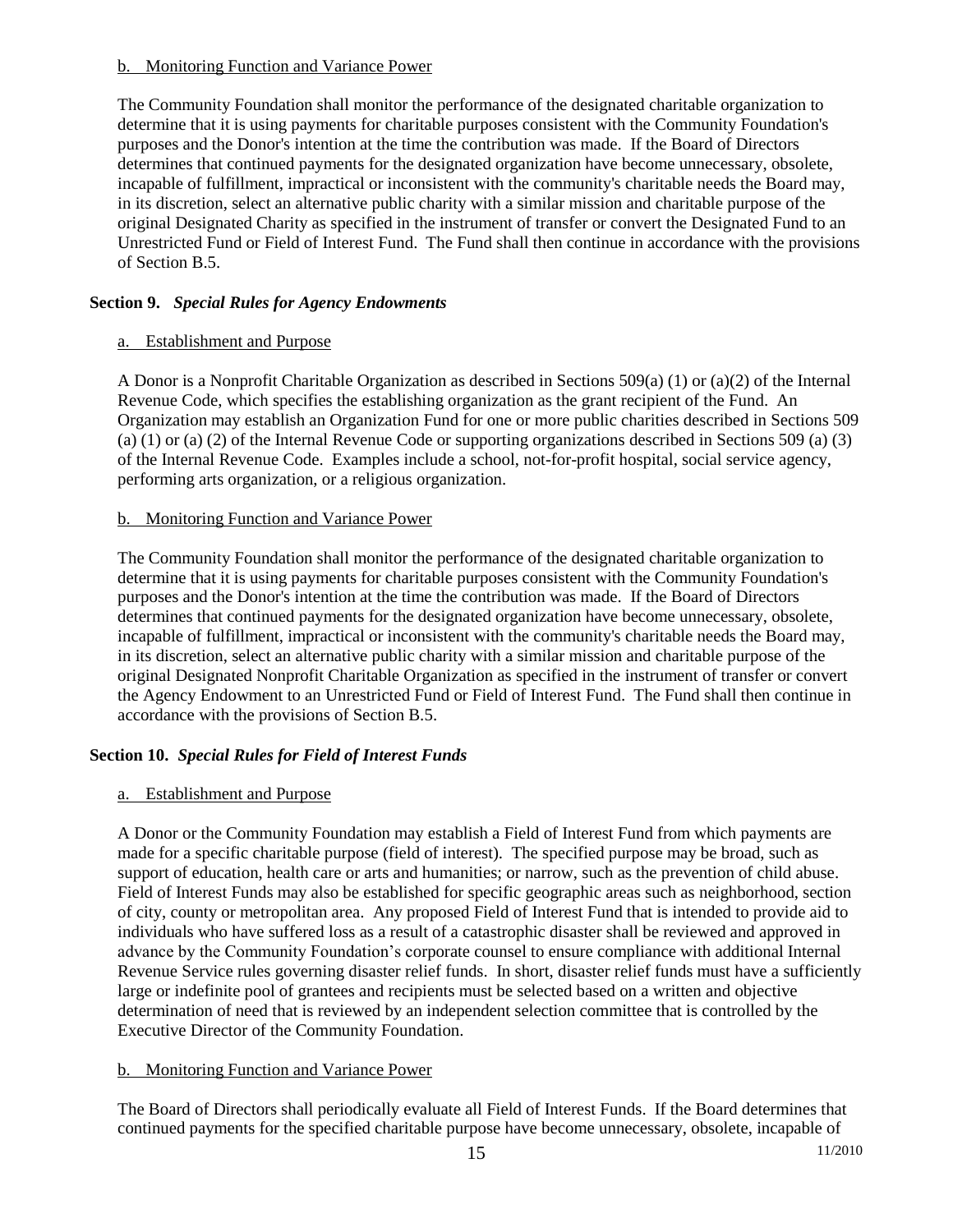fulfillment, impractical, or inconsistent with the community's charitable needs, the Board in its discretion, may change the field of interest of the Fund or convert it to an Unrestricted Fund. The Fund shall then continue in accordance with the provisions of Section B.5.

# **Section 11.** *Special Rules for Component Funds*

The tax regulations provide that in order for a trust to be treated as a component part of a community foundation (rather than a separate trust), the following requirements must be met:

- a. The terms of the trust instrument and the Donor's instrument of transfer must subject the trust to the operation of the Articles of Incorporation and Bylaws of the Community Foundation;
- b. The Community Foundation must have the power to modify any restriction or condition on the distribution of assets for any specified charitable purpose or to any specified organization if, in the sole judgment of the Board of Directors, such restriction or condition becomes, in effect, unnecessary, incapable of fulfillment, or inconsistent with the charitable needs of the community served;
- c. The Community Foundation must have the power to replace the trustee for breach of fiduciary duty under state law;
- d. The Community Foundation must have the power to replace any participating trustee for failure to produce a reasonable return of net income over a reasonable period of time;
- e. The Donor may not impose any "material restriction" (as that term is defined in the Treasury regulations) with respect to the transferred assets; and
- f. The Community Foundation must accept the contribution.

# **PART C. AFFILIATED ORGANIZATIONS (OTHER THAN SUPPORTING ORGANIZATIONS)**

#### **Section 1.** *Establishment and Purpose*

a. Definition and Tax Status

A trust, foundation, corporation or fund may become an Affiliated Organization by receiving services from the Community Foundation that further its charitable interests. Unless it becomes a Supporting Organization of the Community Foundation (described below in Part D), it will retain its independent tax status (for example, as a private foundation or as a public charity).

### b. Process for Affiliation.

A trust, foundation, corporation or fund may become an Affiliated Organization by applying to the Board of Directors. The Board, or its designated committee, will review the application to assure that the organization's purposes are consistent with the charitable purposes of the Community Foundation and its specific charitable needs. Specific details of the Affiliation are negotiable between the Board of Directors of the Community Foundation and the Trustees of the organization or trust seeking to affiliate with the Community Foundation. Once accepted, the Affiliated Organization will continue to retain control over charitable disbursements.

### **Section 2.** *Services Available*

The scope of services shall be mutually agreed upon by the Board of Directors and the Trustees, Directors or Advisors (hereafter Trustees) of the Affiliated Organization or Trust of the Community Foundation. These services may include reviewing and investigating requests for funding, recommending a course of action on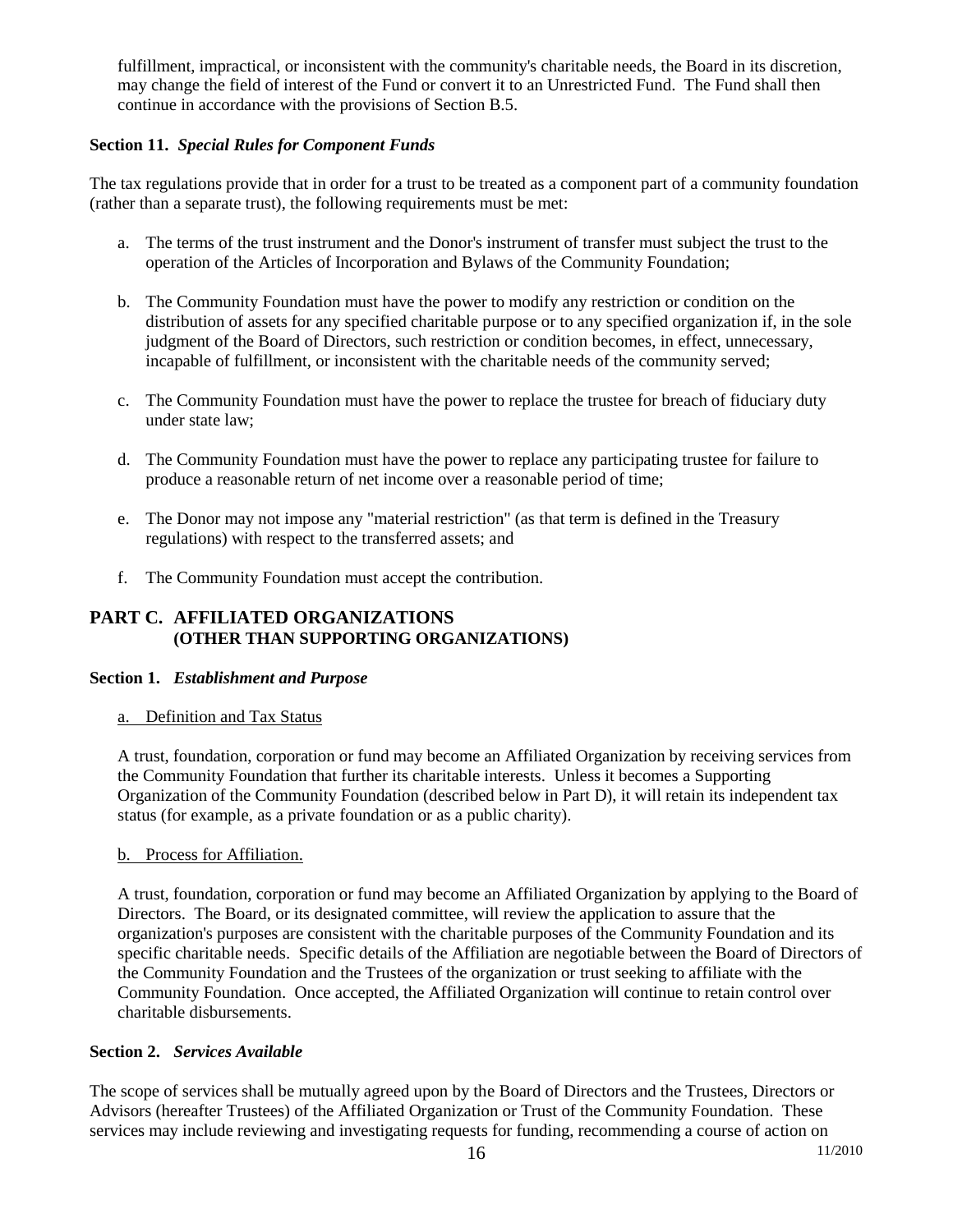such requests, originating programs for consideration by the Trustees, making disbursements, monitoring and evaluating grants, and preparing reports.

# **Section 3.** *Termination of Affiliation*

Either the Board of Directors of the Community Foundation or the Trustees of the Affiliated Organization may terminate the affiliation relationship upon such notice as is prescribed in the affiliation agreement.

# **PART D. SUPPORTING ORGANIZATIONS**

### **Section 1.** *Establishment and Purpose*

a. Definition and Tax Status

A supporting organization is:

- 1. A charitable corporation or trust
- 2. Classified by the IRS as:
	- (a) a Section  $501(c)(3)$  charity, and
	- (b) as a public charity (rather than a private foundation) because it supports a publicly supported charity, such as a community foundation.

The tax laws provide that a supporting organization will be a public charity, even if all contributions have come from related parties or even if it has not received any contributions over a period of years (either situation would normally cause a charity to be a private foundation).

### b. Technical Requirements Under The Tax Laws

In order to be a supporting organization of the Community Foundation under Section 509(a)(3) of the Internal Revenue Code, the establishing Donor seeking supporting organization status must prove to the IRS that it:

- 1. Is organized to support the Community Foundation,
- 2. Is not controlled by "disqualified persons",

Disqualified persons include substantial contributors to the supporting organization (donors who gave more than 2% of the organization's total contributions), members of that person's family and businesses controlled by the person. By law, they cannot have 50% or more of the voting power of the governing body or a veto power over the actions of the organization since that would constitute "control."

- 3. Is operated, supervised, or controlled "by" or "in connection with" the Community Foundation.
	- (a) "by" means that the Community Foundation appoints a majority of the governing body of the supporting organization,

-or-

(b) "in connection with" is a much more complicated procedure by which the supporting organization must show that: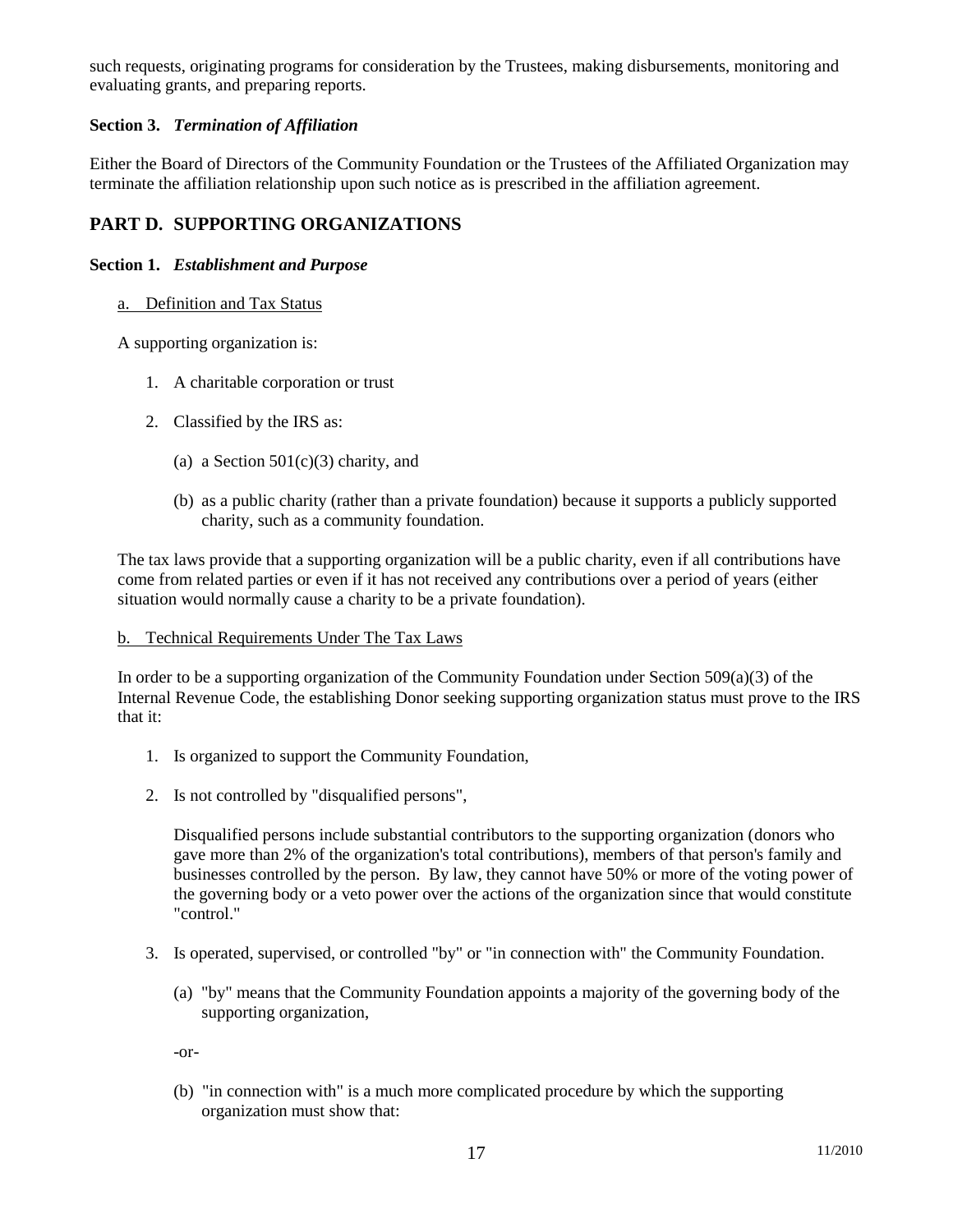- i. The Community Foundation appoints at least one member of the governing body of the supporting organization, and
- ii. Through its operations, the supporting organization does either one of the following:
	- 1. Engages in activities that the Community Foundation would otherwise do itself but for the supporting organization, or
	- 2. Distributes 85% or more of its income to or for the use of the Community Foundation in such a way that the Community Foundation is "attentive" to the supporting organization.

# **Section 2.** *Policies Applicable to a Supporting Organization*

The terms of the relationship to become a supporting organization of the Community Foundation and the benefits and services that one organization may provide to the other shall be mutually agreed upon by the governing bodies of both organizations. In general, this relationship requires the active oversight and involvement of the Community Foundation. Consequently, the following information must be obtained from the supporting organization:

- 1. Copies of the organization's articles of incorporation and bylaws, if in corporate form, or trust instrument, if in trust form, and tax exemption letter from the Internal Revenue Service.
- 2. Copies of all board meeting notices and minutes of the board meetings;
- 3. Notification when any board member appointed by the Community Foundation finishes his or her term, resigns or otherwise ceases to serve;
- 4. Financial reports at least quarterly (unless all of the supporting organization's assets are already held at the Community Foundation);
- 5. Copies of all account statements upon request of the Community Foundation (if the supporting organization's assets are not all held at the Community Foundation);
- 6. Copies of the annual 990 reports to the Internal Revenue Service; and
- 7. Information concerning all grants so that the grants can be processed through the Community Foundation.

In return, the Community Foundation's role is to provide the supporting organization with the following primary services (additional services may be separately negotiated):

- 1. Appointment of the requisite number of members to the supporting organization's board as required by the organization's governing document(s);
- 2. Periodic financial statements;
- 3. Information upon request regarding grant-making opportunities; and
- 4. The processing of all grants.

The tax laws require that organizational documents (articles of incorporation or trust instrument) of the supporting organization must (1) specify that the Community Foundation will be the supported organization and (2) specify charitable purposes that are supportive of, and not broader than, those of the Community Foundation. In addition, the supporting organization's activities must support the Community Foundation. This does not mean that the supporting organization must pay all (or any) of its income to the Community Foundation. It may, instead, make grants to other charities and for charitable programs that are in furtherance of the Community Foundation's charitable purposes. However, as discussed above, the Community Foundation generally requires a supporting organization to process all grants through the Community Foundation.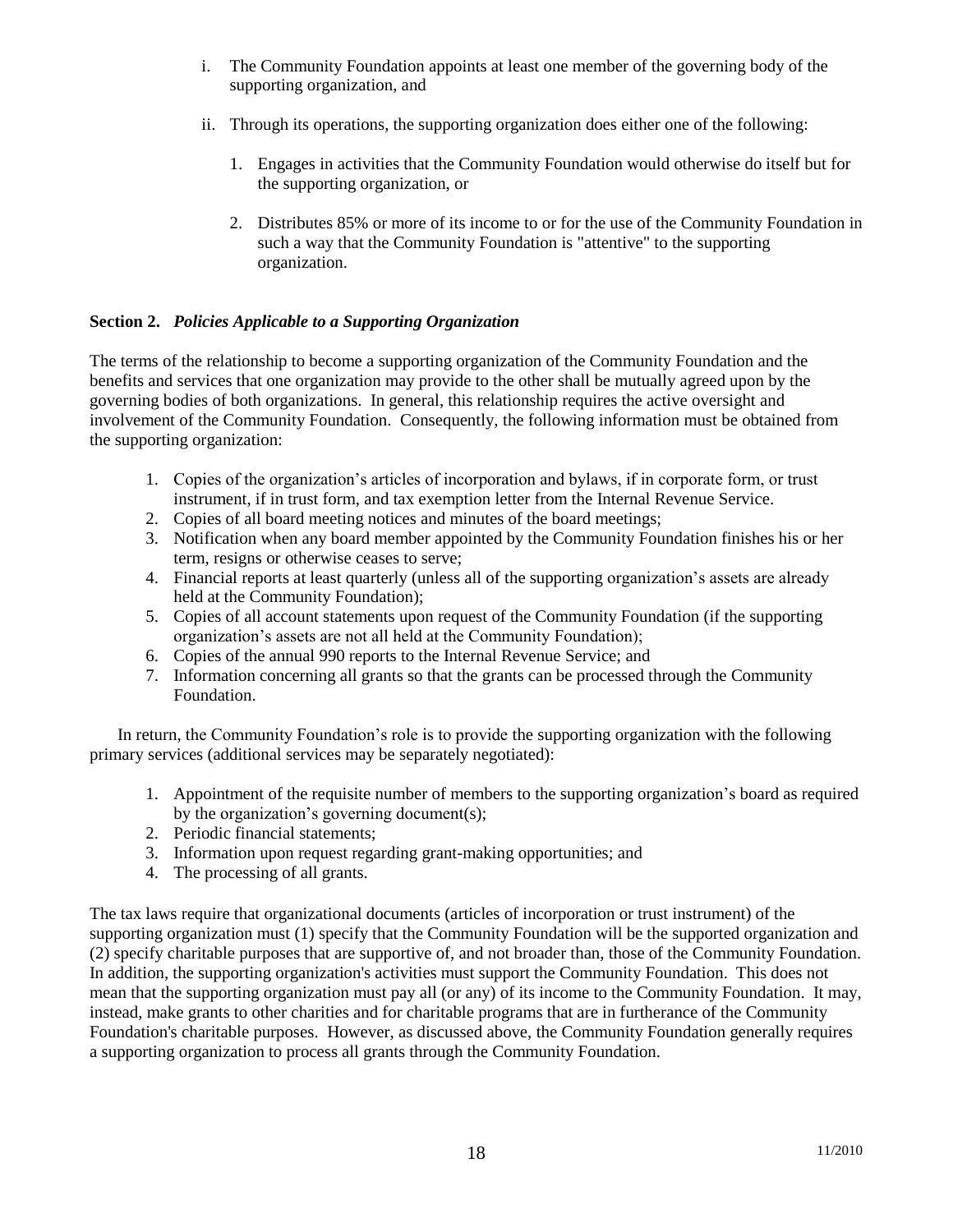### **Section 3.** *Termination of Relationship*

Either the Board of Directors or the Governing Body of the supporting organization may terminate the relationship upon such notice as is prescribed in the agreement between the Community Foundation and the supporting organization. Termination may cause the supporting organization to lose its public charity tax status and be reclassified as a non-operating private foundation.

# **PART E. SPLIT-INTEREST ARRANGEMENTS**

#### **Section 1.** *Establishment and Purpose*

#### a. Definitions

- 1. Charitable Remainder Annuity Trust A trust that pays a fixed dollar amount (at least 5% of the value of the property contributed to the trust). Payments are made annually (or more frequently) to one or more income beneficiaries for life (or for a fixed term of years -- maximum 20). The remaining proceeds are distributed to a named charitable Fund established by the Donor at the Community Foundation. (See Part B, Section 1)
- 2. Charitable Remainder Unitrust A trust that pays a fixed percentage (at least 5%) of the value of the trust's assets each year (as valued at the beginning of each year) to one or more income beneficiaries for life (or for a fixed term of years -- maximum 20). The remaining proceeds are distributed to a named charitable Fund established by the Donor at the Community Foundation. (See Part B, Section 1)
- 3. Charitable Lead Trust This is the inverse of a charitable remainder annuity trust or unitrust. Income is distributed to the Community Foundation, into a named charitable Fund established by the Donor, (over a period of years or the lifetime of the Donor) and the remainder is usually distributed to members of the Donor's family. Such a trust can be a useful part of an estate plan to keep a rapidly appreciating asset (such as real estate or stock) within a family.

Currently, the Community Foundation does not trustee charitable lead trusts. However, the Community Foundation may work with the Donor to help find an appropriate trustee.

- 4. Retained Life Estate Donors may leave their principal residence, vacation home or farm to a named charitable Fund established by the Donor or to an existing Fund at the Community Foundation and retain the right to live in the house or farm for the Donor's lifetime (the life of a surviving spouse can also be added). The Donor receives a sizable charitable income tax deduction the year the property is donated through the Retained Life Estate. The amount of the tax deduction is dependent on the age(s) of the Donor and the value of the home or farm. A gift of a personal residence now, with retained life residency for the Donor and/or spouse, gives the Donor the same estate tax benefits as a gift by will plus an immediate income tax deduction.
- 5. Testamentary Trust Transfer Any of the above gift plans can be placed in a testamentary plan as provided in a living trust, will, or other testamentary device.

#### **Section 2.** *Community Foundation as Trustee; Minimum Contributions; Other Conditions*

#### a. Community Foundation as Trustee of Split-Interest Gifts

The Community Foundation can also serve as trustee for charitable remainder annuity trusts and charitable remainder unitrusts. Historical investment performance on a total return basis is available to any interested party upon request.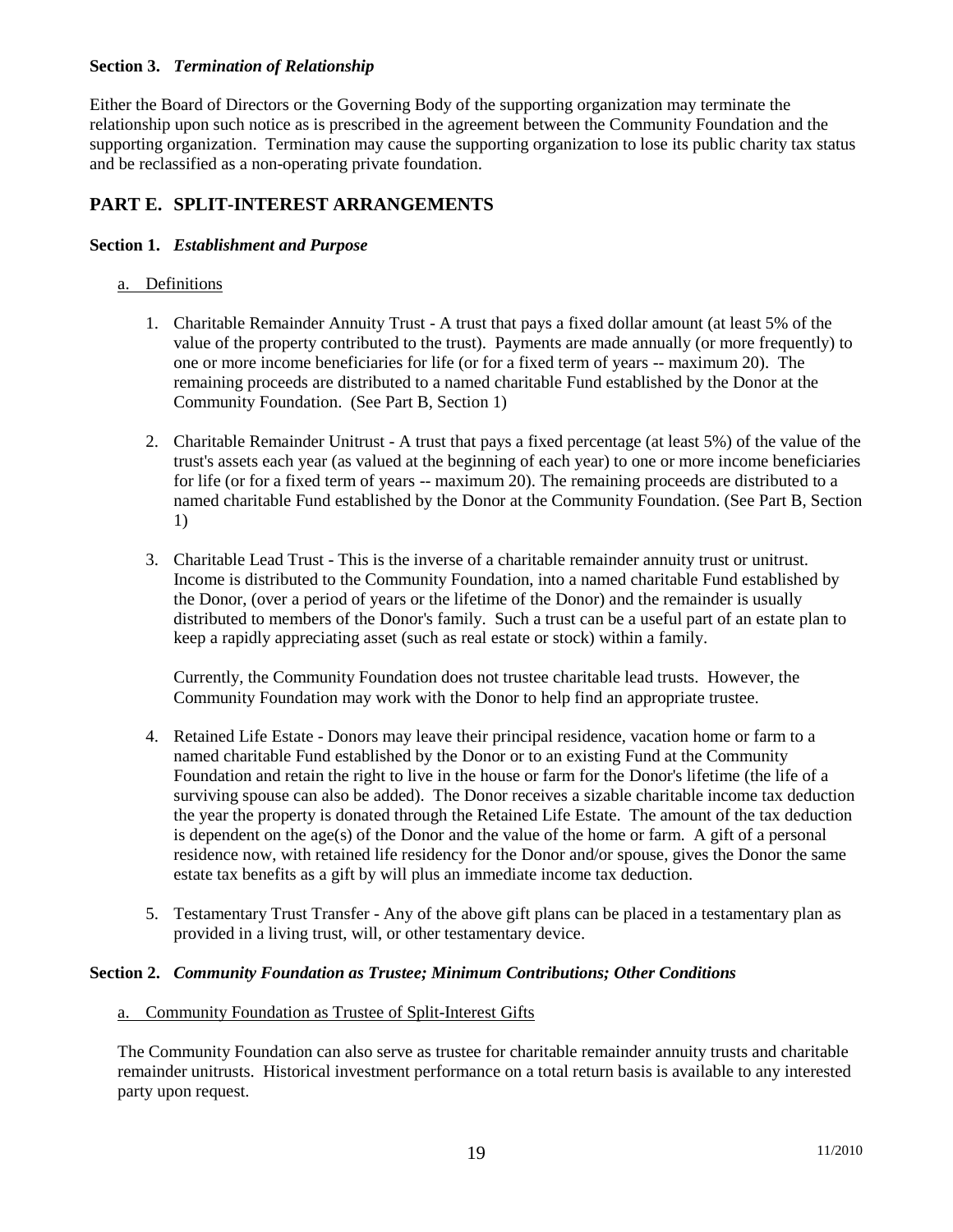### b. Minimum Contributions

- 1. Charitable Remainder Annuity Trust \$100,000
- 2. Charitable Remainder Unitrust \$100,000

The Community Foundation will not trustee Charitable Lead Trusts. However, Donors may designate a named charitable Fund at the Community Foundation as the income beneficiary of the lead interest.

#### c. Other Conditions

1. Charitable Remainder Trusts

In order for it to serve as the trustee, the Community Foundation must be named as the beneficiary of the remainder interest of a charitable remainder annuity trust or a charitable remainder unitrust. A Donor may establish or add to an Unrestricted, Designated, Field-of-Interest, or Donor-Advised Fund with the remainder proceeds of the charitable remainder trust. In the absence of such a designation, the proceeds will generally be used to establish (or be added to) a named Unrestricted Fund. Expenses related to administrative services and investments will be charged to the respective trusts.

2. Policies Concerning Contributions

The general rules described in Part A (concerning contributions to the Community Foundation) generally apply to contributions to split-interest arrangements (particularly Section A.2 which gives the Community Foundation the authority to reject assets that are hard to sell or carry potential liabilities).

3. Independent Review by Legal Counsel

A Donor is advised to consult independent legal counsel concerning contributions to Split-Interest Arrangements including the drafting and review of all documents establishing the split-interest gift.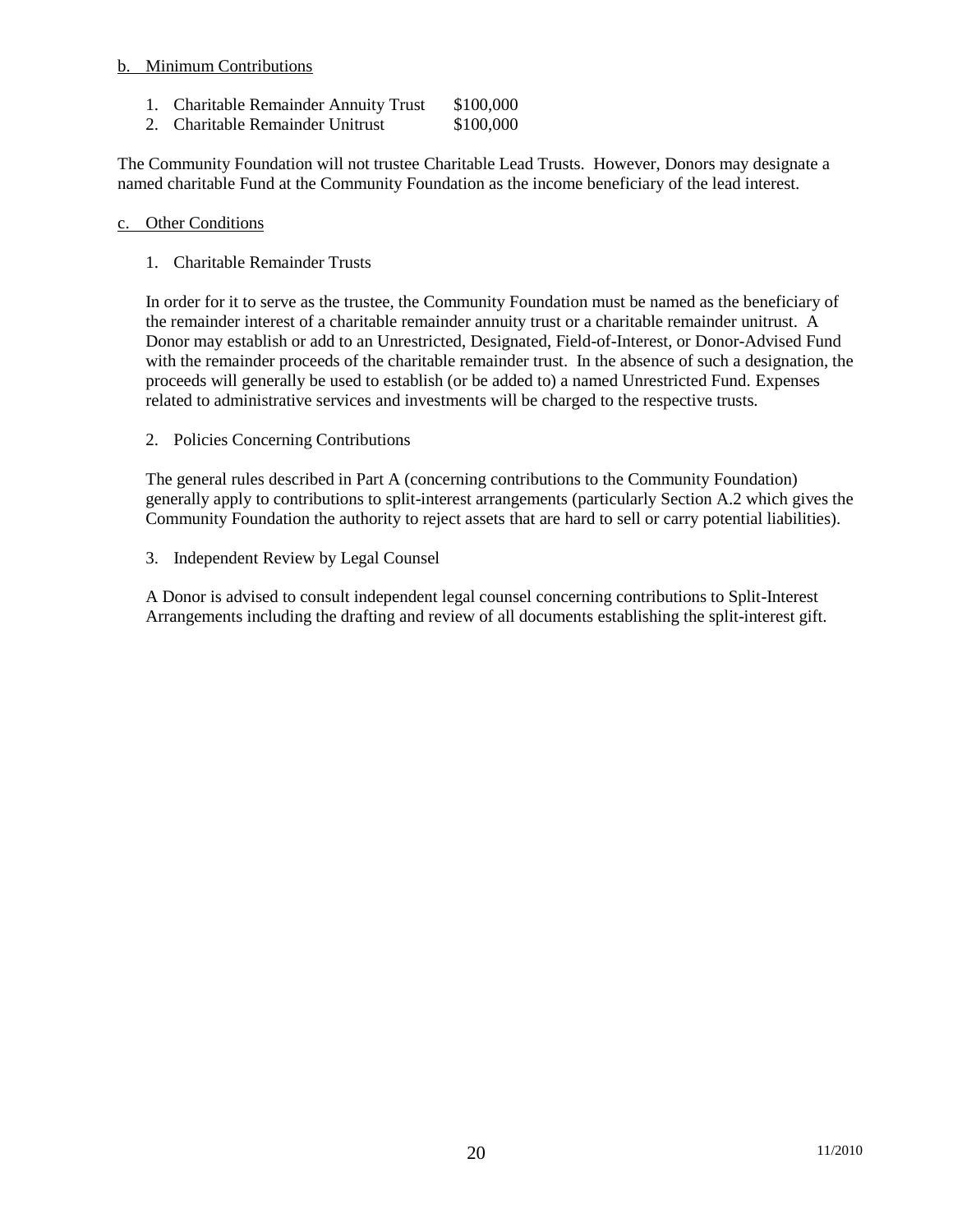# **APPENDIX**

# **TAX LAWS THAT GOVERN CHARITABLE CONTRIBUTIONS**

### **Section 1.** *Timing of Income Tax Deductions*

The tax laws generally provide that a contribution is deductible in the year that the property is delivered to the Community Foundation. Delivery is considered made under the following circumstances:

- (1) Unconditional delivery or mailing of a check to the Community Foundation which subsequently clears in due course will constitute an effective contribution on the date of delivery or, if the check is received in the ordinary course of the mails, on the date of mailing.
- (2) Unconditional delivery or mailing of a properly endorsed stock or bond certificate will constitute an effective contribution on the date of delivery or, if such certificate is received in the ordinary course of the mails, on the date of mailing.
- (3) If a contribution is made subject to compliance with certain conditions, then the contribution is not effective until the Community Foundation agrees to comply with such conditions.
- (4) Except as provided in paragraph (5), if a Donor delivers a stock certificate to his bank, broker, other agent or the issuing corporation for transfer to the Community Foundation, or instructs his bank, broker, other agent or the issuing corporation to transfer stock to the Community Foundation, then the gift is effective on the date the stock is transferred on the books of the issuing corporation.
- (5) If stock is registered in a nominee name by a bank, broker or other agent and such bank, broker or other agent agrees to hold the stock in such nominee name on behalf of the Community Foundation, so that the stock will not be transferred on the books of the issuing corporation, then the gift of such stock is effective on the earlier of the date on which such bank, broker or other agent (i) acknowledges in writing that it holds the stock on behalf of the Community Foundation, or (ii) makes the appropriate entry in its books and records to reflect that it holds the stock on behalf of the Community Foundation.
- (6) Delivery to the Community Foundation will be effective upon receipt by the Executive Director of the Community Foundation, or the employee or agent authorized by any such officer to accept the contributions.

# **Section 2.** *Evidence of Deduction Required*

a. Any Contribution of \$250 or More

Donors will not be able to claim a charitable deduction for any gift of cash or property of \$250 or more to any charity unless a "contemporaneous written acknowledgement" from the charity can be produced; cancelled checks will not suffice. To meet the requirements, the receipt (1) must contain certain information and (2) must be received within certain time limits.

1. Contents of Acknowledgment

The acknowledgment must state (a) the amount of cash and a description (but not value) of any property contributed and (b) whether the charity had provided any goods or services in exchange for the property described in clause (if so, then it must state the value of the goods and services).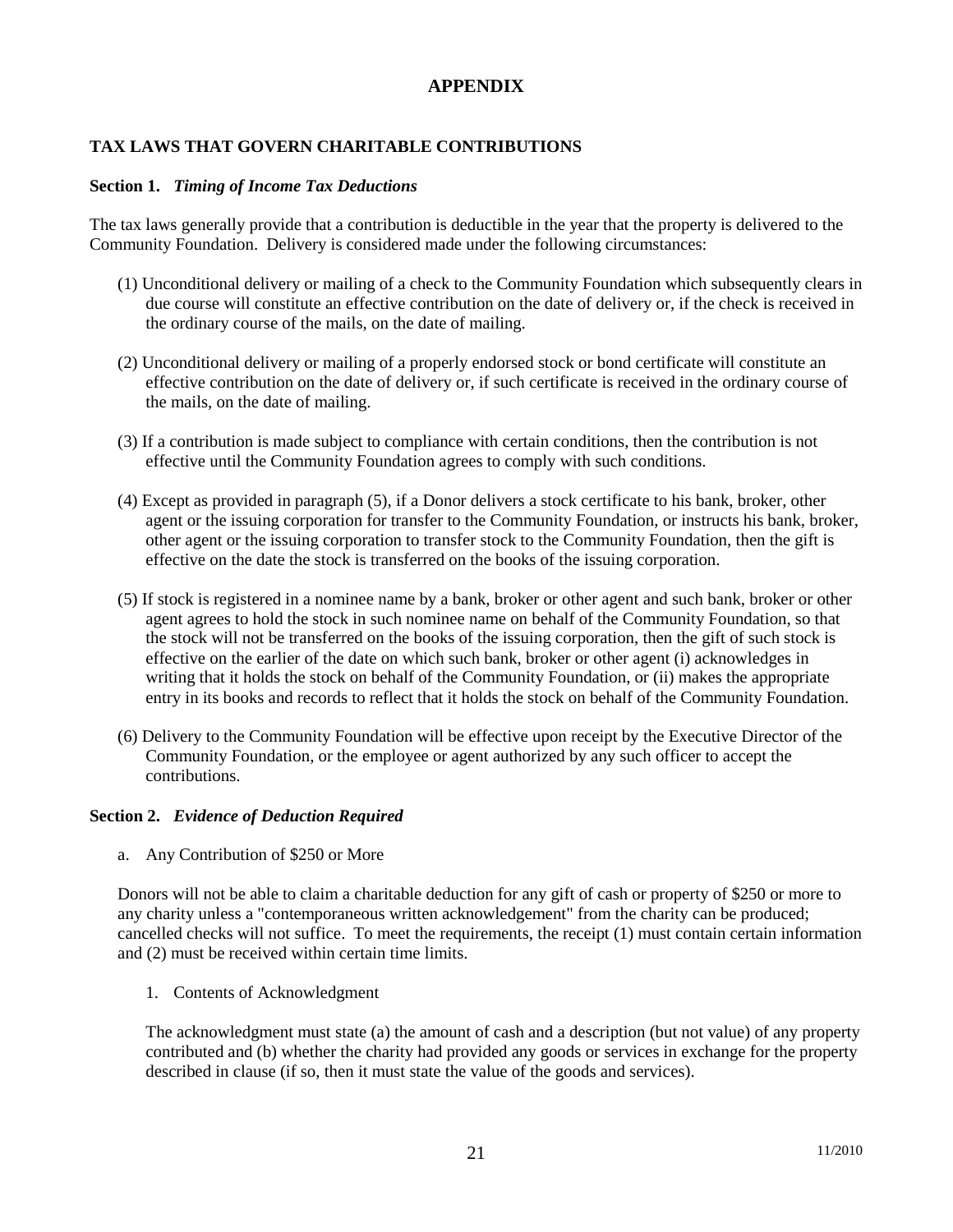2. Time Limits

An acknowledgment will generally be considered to be "contemporaneous" if you obtain it before you file your tax return for that year.

b. Appraisals Required For Gifts of Property Over \$5,000; Exceptions for Cash and Publicly Traded **Securities** 

Donors who contribute property (other than publicly traded securities) valued at more than \$5,000 in any year must substantiate the value with "qualified appraisals" from "qualified appraisers". The \$5,000 threshold is increased to \$10,000 in the case of non-publicly traded stock. The requirement does NOT apply to contributions of cash or publicly traded stock. By law, the cost of the appraisal must be born by the Donor.

The Donor must attach a copy of IRS Form 8283 ("Non-cash Charitable Contributions") to the tax return in the year of the contribution. A charitable organization (including a community foundation) that receives such property must sign a copy of the appraisal report (IRS Form 8283), which should then be attached to the Donor's income tax return.

If the Community Foundation sells the property listed on IRS Form 8283 within three years of receipt, it is required by law to disclose the sale price to the IRS and to the Donor on IRS Form 8282.

### **Section 3.** *Amount of Income Tax Deduction*

Generally the Donor can deduct the amount of cash or the fair market value of the long-term capital gain property contributed to the Community Foundation. Usually the best results are for gifts of appreciated longterm capital gain stock and real estate because a Donor can generally deduct the entire fair market value for gifts of such property to the Community Foundation.

### **Section 4.** *Annual Deduction Limitations*

### a. Individuals

1. General Rule.

The maximum amount of the deduction depends on (1) the type of property contributed (either ordinary income or long-term capital gain property), (2) the nature of the charitable organization (public charity or private foundation), and (3) the amount of adjusted gross income ("AGI") shown on the IRS Form 1040. Deductions for amounts in excess of these annual limitations can usually be carried forward for five additional years.

2. Specific Rules. The annual deduction limitations for INDIVIDUALS are:

| <b>Type of Charity</b>                                                             | Cash and<br><b>Ordinary</b><br><b>Income Property</b> | Long-term Capital<br><b>Gain Property</b><br>(Stock & Real Estate)<br>$30\%$ of AGI |  |
|------------------------------------------------------------------------------------|-------------------------------------------------------|-------------------------------------------------------------------------------------|--|
| <b>Public Charity</b><br>(including a Fund in the<br><b>Community Foundation</b> ) | $50\%$ of AGI                                         |                                                                                     |  |
| <b>Private Foundation</b>                                                          | 30% of AGI                                            | 20% of AGI                                                                          |  |

Amounts that exceed the deduction percentage limitation may be carried forward for five additional years.